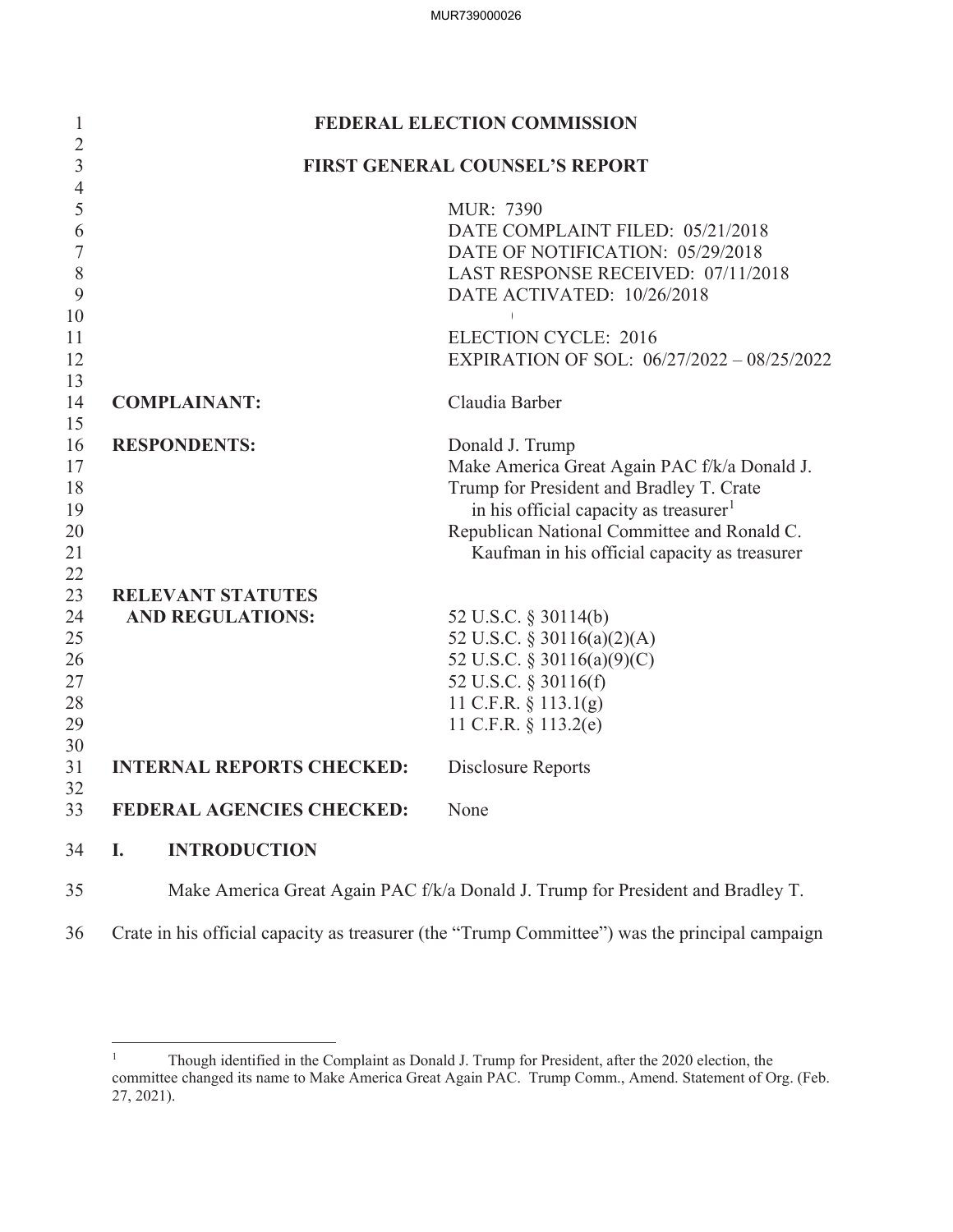MUR 7390 (Donald J. Trump, *et al.*) First General Counsel's Report Page 2 of 20

| $\mathbf{1}$   | committee for Donald J. Trump's 2016 and 2020 presidential campaigns. <sup>2</sup> The Complaint             |
|----------------|--------------------------------------------------------------------------------------------------------------|
| $\overline{2}$ | alleges that the Trump Committee engaged in "misuse of campaign funds" by paying attorneys                   |
| $\mathfrak{Z}$ | to represent the Trump Committee and Trump's son, Donald Trump, Jr., in connection with the                  |
| $\overline{4}$ | Department of Justice ("DOJ") investigation into Russian interference with the 2016 election. <sup>3</sup>   |
| 5              | The Complaint further alleges that the Republican National Committee and Ronald C. Kaufman                   |
| 6              | in his official capacity as treasurer ("RNC"), a national party committee, also engaged in misuse            |
| $\tau$         | of committee funds by paying attorneys who represented Trump and Trump Jr. in connection                     |
| $8\,$          | with the Russia investigation. The Complaint cites to Maryland state law, asserting that                     |
| 9              | "campaign funds cannot be used for expenses arising from criminal investigations, or for any                 |
| 10             | expenses that arise after the campaign is over." <sup>4</sup> Though the Complaint does not directly cite to |
| 11             | the Federal Election Campaign Act of 1971, as amended, (the "Act"), its factual substance raises             |
| 12             | allegations concerning the conversion of campaign funds to personal use and the use of the                   |
| 13             | RNC's segregated fund to defray legal expenses for Trump and Trump Jr.                                       |
| 14             | The responses submitted in this matter raise procedural arguments regarding the                              |
| 15             | sufficiency of the complaint and, with respect to the merits, argue that all of the payments were            |
| 16             | permissible. The Trump Committee argues that the complaint fails to state facts that raise a                 |
| 17             | violation of the Act or Commission regulations. <sup>5</sup> The RNC argues that its payments were           |
| 18             | permissible under 52 U.S.C. § 30116(a)(9)(C), which governs the use of a separate segregated                 |

<sup>2</sup> Trump Comm., Misc. Text (Form 99) (Jan. 20, 2017); Trump, Amend. Statement of Candidacy (July 29, 2016).

<sup>3</sup> Compl. at 1-2 (May 21, 2018).

<sup>&</sup>lt;sup>4</sup> *Id.*  $\llbracket$  7; *see id.* at 2-3 (arguing that charges involving misconduct "are not campaign-related" and therefore any related payments should be "disallowed").

<sup>&</sup>lt;sup>5</sup> Trump Comm. Resp. (July 5, 2018).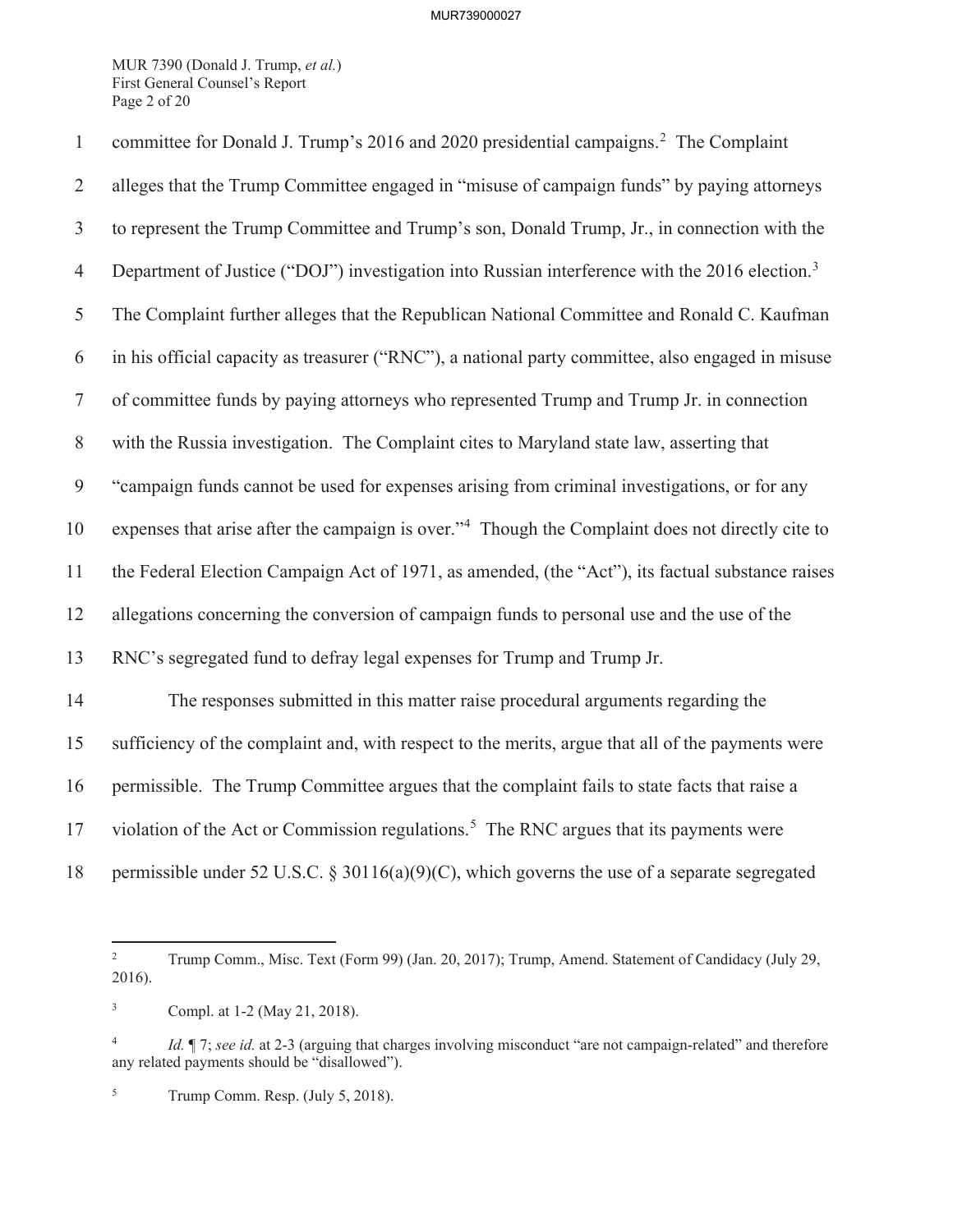MUR 7390 (Donald J. Trump, *et al.*) First General Counsel's Report Page 3 of 20

1 account by national party committees to "'defray expenses incurred with respect to the preparation for and the conduct of election recounts and contests and other legal proceedings."<sup>6</sup> 3 As discussed below, it appears that the Trump Committee was permitted to make the 4 payments for legal expenses relating to DOJ and Congressional investigations of Russian 5 election interference raised by the Complaint because these payments were for expenses that 6 would not exist irrespective of campaign activities and thus did not result in the conversion of 7 campaign funds to personal use. The RNC appears to have improperly used funds from its 8 segregated account to pay attorneys representing Trump and Trump Jr. in connection with the 9 Russia investigation. Nevertheless, we recommend that the Commission decline to pursue 10 enforcement for this violation — while applying the below analysis prospectively — because the 11 RNC's use of its segregated account implicates novel and complex legal issues regarding 12 relatively-new statutory text for which the Commission has yet to provide guidance. 13 Therefore, we recommend that the Commission: (1) find no reason to believe that the 14 Trump Committee and Trump violated 52 U.S.C. § 30114(b) and 11 C.F.R. § 113.2(e) by 15 converting campaign funds to personal use; and (2) dismiss as a matter of prosecutorial 16 discretion the RNC's apparent violation of 52 U.S.C. § 30116(f) by making improper 17 expenditures from its segregated account.

# 18 **II. FACTUAL BACKGROUND**

19 The payments at issue in this matter were reportedly for legal expenses incurred by the 20 Trump Committee, Trump, and Trump Jr. in connection with DOJ's investigation into Russian 21 interference with the 2016 presidential election and related congressional investigations. The

6

RNC Resp. at 2 (July 11, 2018) (quoting 52 U.S.C. § 30116(a)(9)(C)).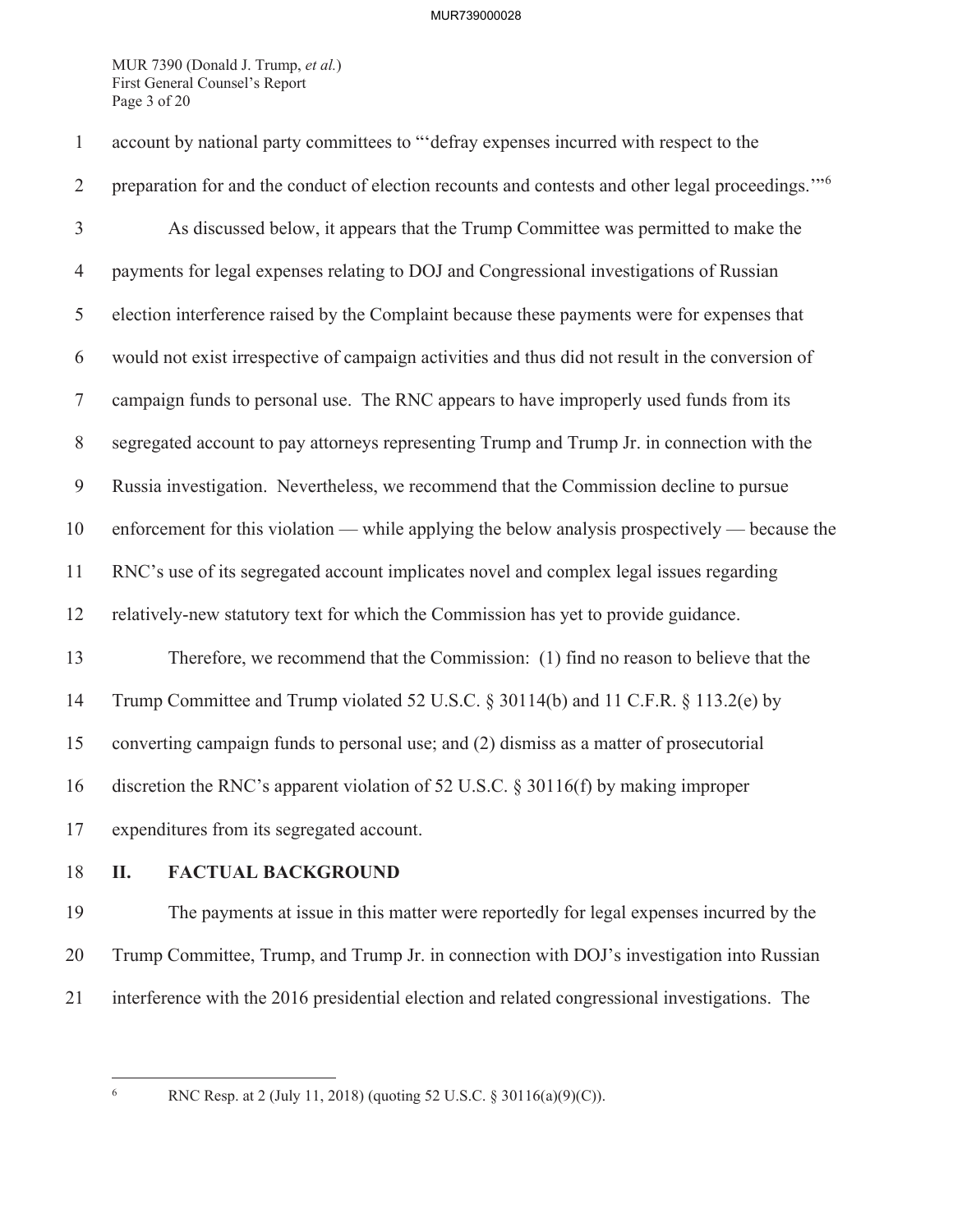MUR 7390 (Donald J. Trump, *et al.*) First General Counsel's Report Page 4 of 20

| 1              | order that outlines the scope of DOJ's investigation provides that "to ensure a full and thorough            |
|----------------|--------------------------------------------------------------------------------------------------------------|
| 2              | investigation of the Russian government's efforts to interfere in the 2016 presidential election,"           |
| $\mathfrak{Z}$ | the Special Counsel shall be appointed to investigate "any links and/or coordination between the             |
| $\overline{4}$ | Russian government and individuals associated with the campaign of President Donald Trump"                   |
| 5              | as well as "any matters that arose or may arise directly from the investigation." <sup>7</sup> The Complaint |
| 6              | attaches a Reuters article, dated September 19, 2017 ("Reuters article"), which states that the              |
| $\tau$         | Special Counsel extended the investigation beyond the 2016 campaign and into the issue of                    |
| 8              | whether Trump, as President, obstructed justice by firing former FBI Director James Comey,                   |
| 9              | among other things. <sup>8</sup> In addition, several committees of the U.S. House of Representatives and    |
| 10             | U.S. Senate examined similar activity to that examined by DOJ and sought interviews with or                  |
| 11             | documents from Trump and Trump Jr. <sup>9</sup> The congressional and DOJ investigations explored,           |
| 12             | among other activity, Trump and Trump Jr.'s involvement in a meeting with Russians on June 9,                |

<sup>7</sup> Office of the Deputy Att'y Gen., Order No. 3915-2017: Appointment of Special Counsel to Investigate Russian Interference with the 2016 Presidential Election and Related Matters ¶¶ (a), (b)(i)-(ii) (May 17, 2017), https://www.justice.gov/archives/opa/press-release/file/967231/download ("Special Counsel Order").

<sup>8</sup> Karen Freifeld and Ginger Gibson, *Trump Using Campaign, RNC Funds to Pay Legal Bills From Russia Probe: Sources*, REUTERS (Sept. 19, 2017), https://www.reuters.com/article/us-usa-trump-lawyers-exclusive/trumpusing-campaign-rnc-funds-to-pay-legal-bills-from-russia-probe-sources-idUSKCN1BU2OS ("Reuters Article"), Compl., Attach. On April 18, 2019, DOJ publicly released a redacted version of the Special Counsel's final report. Robert S. Mueller, III, Special Counsel, *Report on the Investigation into Russian Interference in the 2016 Presidential Election* ("Special Counsel Report") (Mar. 2019), https://www.justice.gov/storage/report.pdf.

<sup>9</sup> *See, e.g.*, U.S. SENATE SELECT COMM. ON INTELLIGENCE, RUSSIAN ACTIVE MEASURES CAMPAIGNS AND INTERFERENCE IN THE 2016 U.S. ELECTION, VOL 5: COUNTERINTELLIGENCE THREATS AND VULNERABILITIES at 4 (Aug. 18, 2020) ("Senate Intelligence Comm. Report"), https://www.intelligence.senate.gov/sites/default/files/ documents/report\_volume5.pdf (explaining that the committee approached the activity with a counterintelligence, rather than criminal, focus); U.S. HOUSE PERMANENT SELECT COMM. ON INTELLIGENCE, RUSSIAN ACTIVE MEASURES (Mar. 22, 2018) ("House Intelligence Comm. Report"), https://docs.house.gov/meetings/IG/IG00/2018 0322/108023/HRPT-115-1\_1-p1-U3.pdf; Minority Members of the House Permanent Select Comm. on Intelligence, MINORITY VIEWS TO THE MAJORITY-PRODUCED "REPORT ON RUSSIAN ACTIVE MEASURES" (Mar. 26, 2018), https://intelligence.house.gov/uploadedfiles/minorityviews.pdf; Letter from Elijah Cummings, Ranking Member, U.S. House Comm. on Oversight and Gov't Reform, to Donald J. Trump, Jr., *et al.* (July 11, 2017), https://oversight. house.gov/sites/democrats.oversight.house.gov/files/documents/2017-07-11.EEC%20to%20Donald%20Jr%20et% 20al\_0.pdf.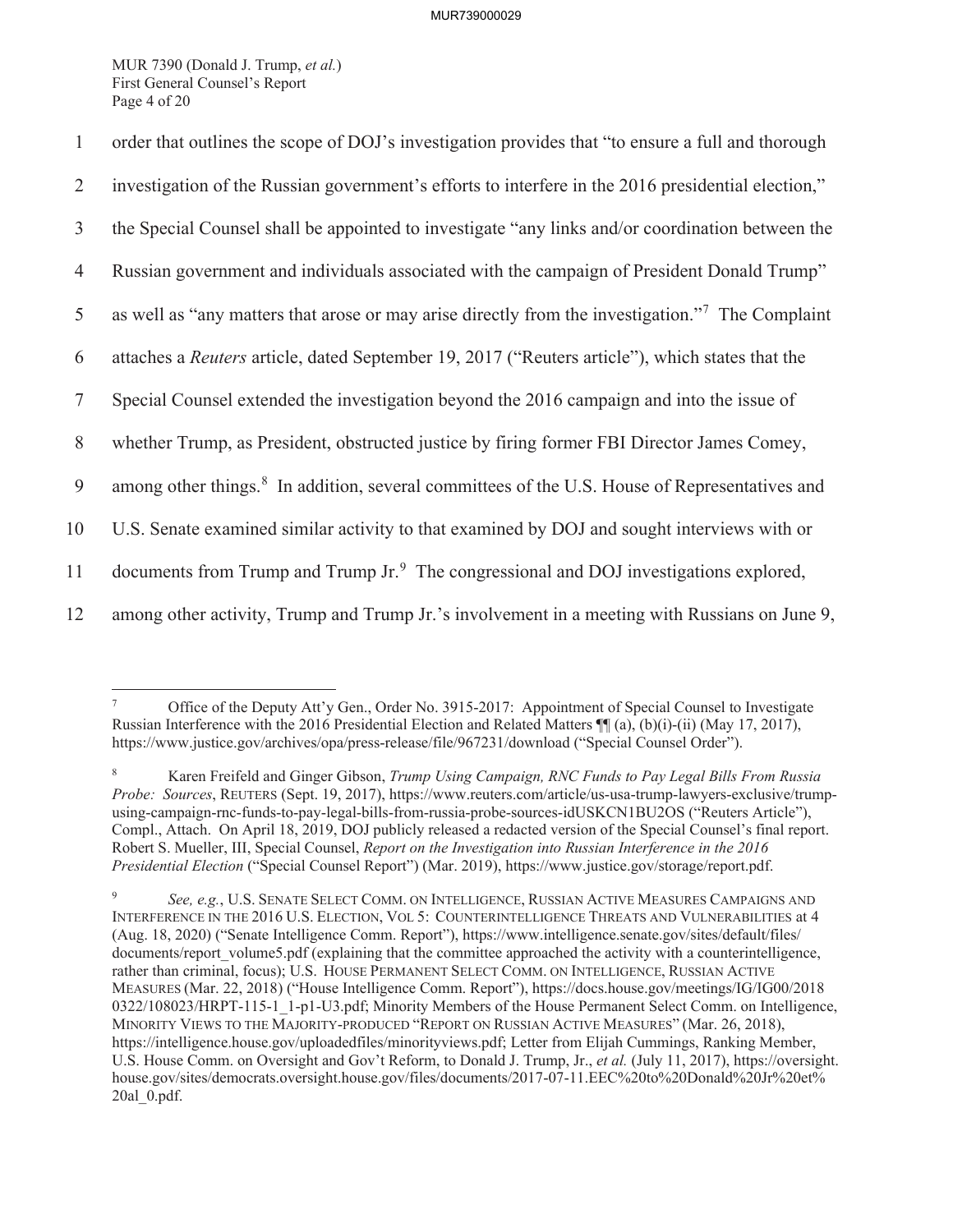MUR 7390 (Donald J. Trump, *et al.*) First General Counsel's Report Page 5 of 20

1 2016, at Trump Tower in order to obtain negative information on Trump's election opponent 2 Hillary Clinton.<sup>10</sup> As discussed below, costs paid for by the Trump Committee and the RNC in 3 connection with representing Trump and Trump Jr. in these congressional investigations are also 4 raised by the Complaint in this matter.

# 5 **A. Trump Campaign Payments**

6 According to the Reuters article, as of September 2017, the Trump Committee had paid 7 \$4 million to the Jones Day law firm, "mostly for routine campaign legal expenses," but also for 8 responding to "Russia-related inquiries on behalf of the campaign by, for example, providing 9 documents to Congress," according to "people familiar with the matter."<sup>11</sup> The Complaint also 10 points to a \$50,000 payment the Trump Committee reported making on June 27, 2017, to the 11 Law Offices of Alan S. Futerfas, an attorney reportedly representing Trump Jr. in connection 12 with the Russia-related investigations.<sup>12</sup> The Trump Committee reported additional payments to 13 Futerfas on July 14, 2017 (\$89,259), and August 2, 2017 (\$148,665), that are not specifically 14 referenced by the Complaint or the Reuters article.<sup>13</sup> Publicly available transcripts show that 15 Futerfas appeared as counsel for Trump Jr. at his interviews with the Senate Judiciary Committee

<sup>&</sup>lt;sup>10</sup> Senate Intelligence Comm. Report at 322-371; House Intelligence Comm. Report Volume I at 79-83; Special Counsel Report Volume I at 110-123.

<sup>11</sup> Compl. ¶ 5; Reuters Article. The Trump Committee reported that between the Special Counsel's appointment and the end of 2018, it paid Jones Day approximately \$4 million for "Legal Consulting." Trump Comm. Disbursements, https://www.fec.gov/data/disbursements/?committee\_id=C00580100&data\_type=processed &recipient\_name=jones+day&min\_date=05%2F17%2F2017&max\_date=12%2F31%2F2018.

<sup>12</sup> Compl. ¶ 8; Reuters Article; Trump Comm. Amend. 2017 July Quarterly Rpt. at 4,341 (July 15, 2018) (for "Legal Consulting").

<sup>13</sup> Trump Comm. Amend. 2017 Oct. Quarterly Rpt. at 10,817 (Dec. 11, 2017) (for "Legal Consulting").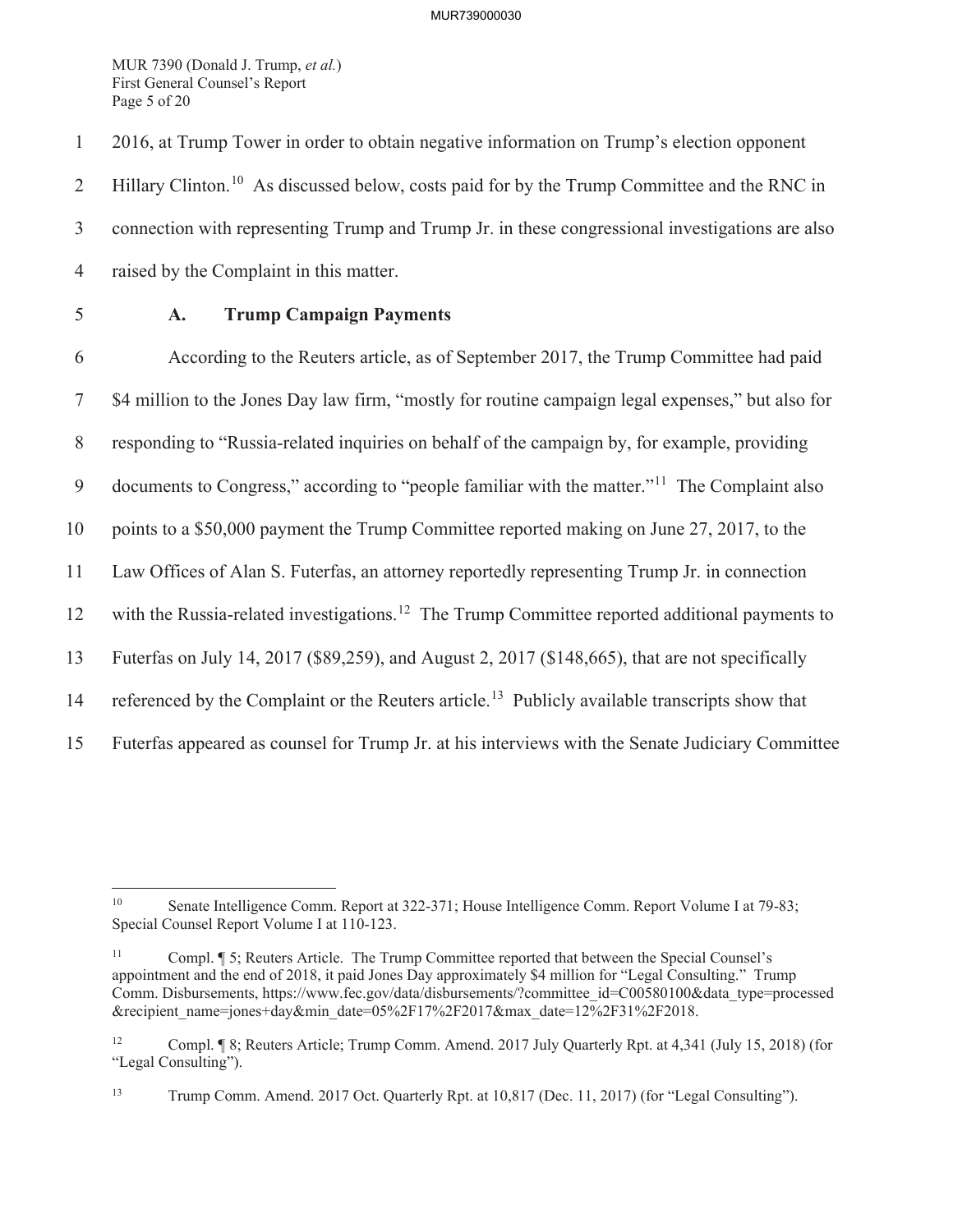MUR 7390 (Donald J. Trump, *et al.*) First General Counsel's Report Page 6 of 20

1 and the House Intelligence Committee in those committees' 2017 investigations of Russian

- 2 interference with the 2016 election.<sup>14</sup>
- 3 **B. RNC Payments**

4 The Complaint also cites to and relies upon the Reuters article regarding a set of

5 payments by the RNC to attorneys reportedly serving as counsel for Trump in connection with

6 the Russia investigations. On August 25, 2017, the RNC reportedly paid \$100,000 to John

7 Dowd and \$131,250 to The Constitutional Litigation & Advocacy Group, P.C., identified by the

8 article as the law firm where Jay Sekulow is a partner.<sup>15</sup> Various news reports indicate that

9 Dowd and Sekulow represented Trump in connection with DOJ's Russia investigation.<sup>16</sup>

10 Further, according to news reports, the RNC also made payments to attorneys reportedly serving

11 as counsel for Trump Jr. in connection with the Russia investigations. On September 18, 2017,

12 the RNC reported paying \$166,526.50 to Alan S. Futerfas and \$30,102.90 to the law firm

13 Williams & Jensen.<sup>17</sup> As described above, Futerfas appeared on behalf of Trump Jr. at his

<sup>14</sup> Trans. of Interview with Trump Jr. by H. Intelligence Comm. at 3 (Dec. 6, 2017), https://intelligence.house. gov/uploadedfiles/dt55.pdf; Trans. of Interview with Trump Jr. by S. Judiciary Comm. at 3:9 (Sept. 7, 2017), https:// www.judiciary.senate.gov/imo/media/doc/Trump%20Jr%20Transcript\_redacted.pdf.

<sup>15</sup> Compl. ¶¶ 2-3; Reuters Article (reporting that these RNC payments covered "some of Trump's legal fees related to the probe" of "alleged Russian interference in the U.S. election"); RNC Amend. 2017 Sept. Monthly Rpt. at 6,172 (Dec. 29, 2017).

<sup>16</sup> *E.g.*, Rosalind S. Helderman, *In Secret Memo, Trump's Lawyers Argued He Has Complete Power over Justice Investigations and Could not Have Committed Obstruction*, WASH. POST (June 2, 2018), https://www.wash ingtonpost.com/politics/in-secret-memo-trumps-lawyers-argued-he-has-complete-power-over-justice-investigationsand-could-not-have-committed-obstruction/2018/06/02/f609dc4a-6697-11e8-a768-ed043e33f1dc\_story.html; Michael S. Schmidt and Maggie Haberman, *Trump's Lawyer Resigns as President Adopts Aggressive Approach in Russia Inquiry*, N.Y. TIMES (Mar. 22, 2018), https://www.nytimes.com/2018/03/22/us/politics/john-dowd-resignstrump-lawyer.html.

<sup>17</sup> RNC Amend. 2017 Oct. Monthly Rpt. at 12,280 (Nov. 20, 2017); Jeremy Diamond, *RNC Covering More than \$230,000 in Trump Legal Fees*, CNN (Sept. 19, 2017), https://www.cnn.com/2017/09/19/politics/donaldtrump-legal-fees-rnc/index.html (reporting that these payments were for "Trump Jr.'s legal bills related to the Russia investigation") ("CNN Article"). The CNN article followed up on initial reporting by *Reuters* and is directly referenced by the second *Reuters* article attached to the Complaint. Reuters Article.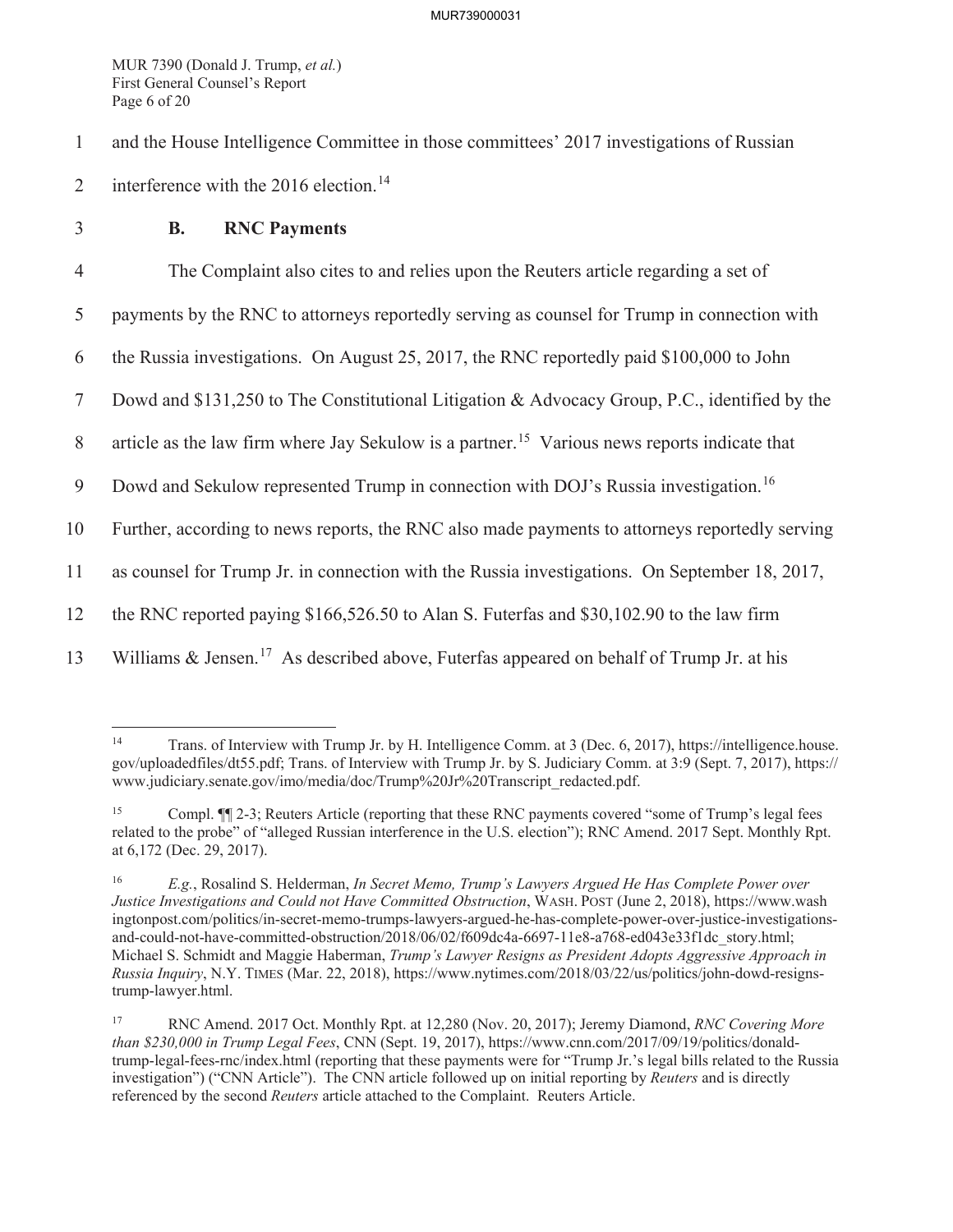MUR 7390 (Donald J. Trump, *et al.*) First General Counsel's Report Page 7 of 20

1 interview with the Senate Judiciary and House Intelligence Committees on matters related to

2 Russian interference with the 2016 election. Karina Lynch of Williams & Jensen also appeared

3 on behalf of Trump Jr. before both committees.<sup>18</sup>

4 The RNC reported each of the disbursements to Dowd, The Constitutional Litigation &

5 Advocacy Group, Futerfas, and Williams & Jensen, allegedly on behalf of Trump and Trump Jr.,

6 as expenditures for "Legal and Compliance Services" coming from the RNC's "Legal

Proceedings Account."<sup>19</sup> The RNC did not report the disbursements as coordinated party

8 expenditures, nor did the Trump Committee report the transactions on its own FEC reports as in-

- 9 kind contributions.
- 

# 10 **C. The Complaint and Responses**

11 Based on the reporting in the Reuters news article it attaches, the Complaint alleges that

12 the foregoing use of campaign funds for legal fees was improper. The Complaint contends that,

13 under Maryland law, "investigations or charges involving misconduct are NOT campaign-

14 related, even if the charges first come to light as a result of the individual's decision to run for

15 elected office," and argues that "[t]hese campaign expenditures should be disallowed and a

16 notice given to these political campaigns that if the monies are not reimbursed, the cases will be

- 17 referred to state prosecutors and federal prosecutors."<sup>20</sup>
- 

18 The Trump Committee and the RNC each filed responses. The Trump Committee's one-

19 paragraph Response argues that the Complaint should be dismissed because its reliance on

<sup>18</sup> Trans. of Interview with Trump Jr. by H. Intelligence Comm. at 4; Trans. of Interview with Trump Jr. by S. Judiciary Comm. at 3:10.

RNC Amend. 2017 Sept. Monthly Rpt. at 6,172 (Dec. 29, 2017) (John Dowd and the Constitutional Litigation & Advocacy Group); RNC Amend. 2017 Oct. Monthly Rpt. at 12,280 (Nov. 20, 2017) (Futerfas).

 $20$  Compl. at  $2-3$ .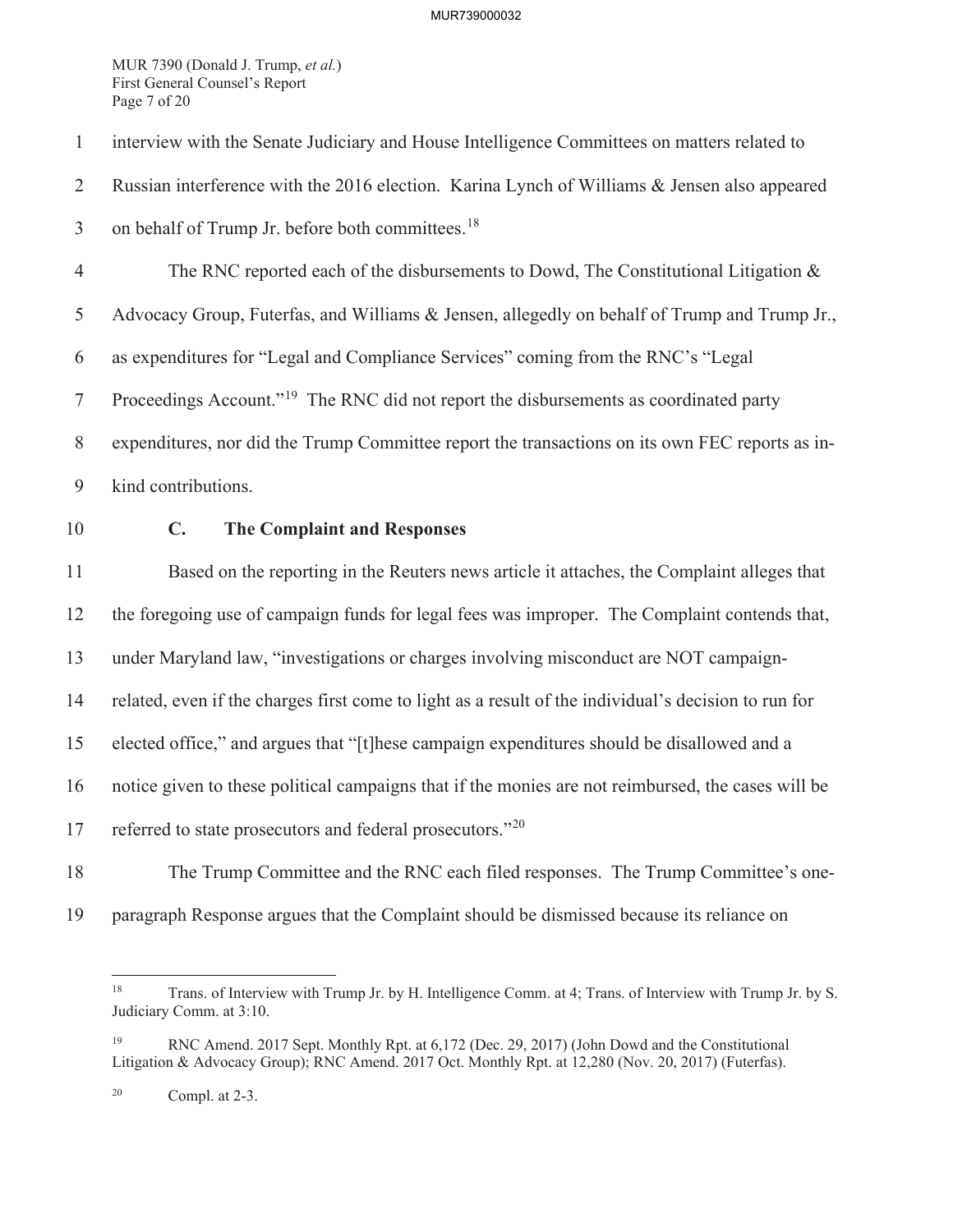MUR 7390 (Donald J. Trump, *et al.*) First General Counsel's Report Page 8 of 20

| $\mathbf{1}$   | Maryland state law is misguided and "fails to recognize that the Committee operates under                                                                                             |  |  |
|----------------|---------------------------------------------------------------------------------------------------------------------------------------------------------------------------------------|--|--|
| 2              | federal law and that the Doctrine of Preemption applies." <sup>21</sup> The RNC's Response argues that the                                                                            |  |  |
| $\mathfrak{Z}$ | Complaint should be dismissed because it is only partially sworn <sup>22</sup> and, similar to the Trump                                                                              |  |  |
| $\overline{4}$ | Committee, argues that the Complaint's reliance on state law makes it deficient. <sup>23</sup> As to the                                                                              |  |  |
| 5              | merits of the RNC's use of funds from its segregated account, the RNC argues that "the                                                                                                |  |  |
| 6              | Commission repeatedly has approved the use of campaign funds to pay legal fees incurred in                                                                                            |  |  |
| $\tau$         | connection with" investigations by law enforcement and grand jury investigations, as well as                                                                                          |  |  |
| 8              | "legal proceedings arising out of such investigations, where the allegations relate to the                                                                                            |  |  |
| 9              | candidate's campaign or duties as a federal officeholder, and where the legal fees would not have                                                                                     |  |  |
| 10             | been incurred but for the candidate's campaign or duties as a federal officeholder." <sup>24</sup> Because                                                                            |  |  |
| 11             | the legal fees at issue arose out of an investigation, the RNC argues that no violation occurred                                                                                      |  |  |
| 12             | and the Complaint should be dismissed. <sup>25</sup>                                                                                                                                  |  |  |
| 13             | Ш.<br><b>LEGAL ANALYSIS</b>                                                                                                                                                           |  |  |
| 14<br>15<br>16 | The Commission Should Find No Reason to Believe that Trump or the<br>A.<br><b>Trump Committee Converted Campaign Funds to Personal Use by Paying</b><br>the Identified Legal Expenses |  |  |
| 17             | Candidates and their authorized committees are permitted to use campaign funds for a                                                                                                  |  |  |

18 variety of specific purposes, including otherwise-authorized expenditures in connection with the

23 *Id.* at 1-2.

25 *Id.*

<sup>&</sup>lt;sup>21</sup> Trump Comm. Resp. at 1.

<sup>&</sup>lt;sup>22</sup> RNC Resp. at 1. With respect to the RNC's argument that unsworn legal analysis in the Complaint should not be considered, for the purposes of the analysis and recommendations below, this report considers only the sworn numbered paragraphs setting forth the factual basis for the Complaint, as well as the attached news article, which contain sufficient factual allegations upon which to analyze the potential violations at issue.

<sup>24</sup> *Id.* at 2 (citing Commission advisory opinions).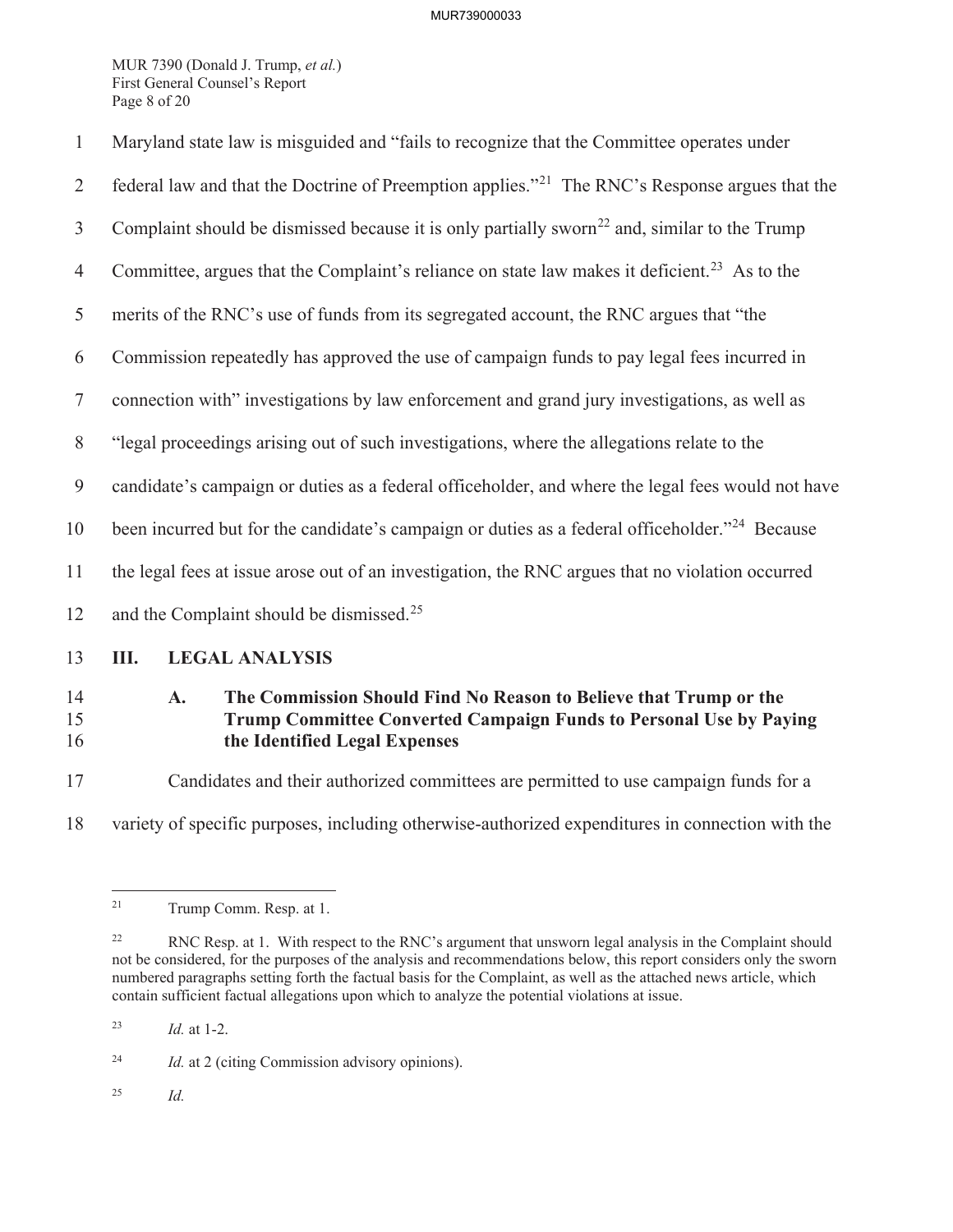MUR 7390 (Donald J. Trump, *et al.*) First General Counsel's Report Page 9 of 20

| $\mathbf{1}$   | candidate's campaign for federal office, ordinary and necessary expenses incurred in connection           |
|----------------|-----------------------------------------------------------------------------------------------------------|
| $\overline{2}$ | with the duties of a federal officeholder, and "any other lawful purpose," but the Act prohibits          |
| $\mathfrak{Z}$ | any person from converting campaign funds to "personal use." <sup>26</sup> Conversion to personal use     |
| $\overline{4}$ | occurs when campaign funds are used to fulfill any commitment, obligation, or expense of any              |
| 5              | person "that would exist irrespective of the candidate's election campaign or individual's duties         |
| 6              | as a holder of Federal office." <sup>27</sup> The Act and Commission regulations provide a non-exhaustive |
| $\tau$         | list of uses of campaign funds that are <i>per se</i> personal use, including rent, home mortgage,        |
| $8\,$          | household food items, and tuition. <sup>28</sup> For other uses of campaign funds, including payments for |
| 9              | legal expenses, the Commission determines on a "case-by-case basis" whether the use is a                  |
| 10             | prohibited personal use, that is, whether the expenses would exist irrespective of the candidate's        |
| 11             | campaign or federal officeholder duties. <sup>29</sup>                                                    |
| 12             | The Commission has explained that "'campaign funds may be used to pay for legal                           |
| 13             | expenses incurred in proceedings that directly relate to the candidate's campaign activities or           |
| 14             | officeholder duties." <sup>30</sup> Legal fees and expenses, however, "will not be treated as though they |
| 15             | are campaign or officeholder related merely because the underlying proceedings have some                  |
| 16             | impact on the campaign or the officeholder's status." <sup>31</sup> In a number of advisory opinions, the |

<sup>26</sup> 52 U.S.C. § 30114(a)-(b); 11 C.F.R. §§ 113.1(g), 113.2; *see also* Expenditures; Reports by Political Committees; Personal Use of Campaign Funds ("Personal Use E&J"), 60 Fed. Reg. 7862, 7867 (Feb. 9, 1995) (explaining that "candidates have wide discretion over the use of campaign funds").

<sup>27</sup> 52 U.S.C. § 30114(b)(2); *see* 11 C.F.R. § 113.1(g).

<sup>&</sup>lt;sup>28</sup> 52 U.S.C. § 30114(b)(2)(A)-(I); 11 C.F.R. § 113.1(g)(1)(i)(A)-(J).

<sup>&</sup>lt;sup>29</sup> 11 C.F.R. § 113.1(g)(1)(ii)(A); Advisory Op. 2018-09 (Clements) at 2-3 ("AO 2018-09").

<sup>30</sup> AO 2018-09 at 3 (quoting Advisory Op. 2013-11 (Citizens for Joe Miller) at 3 ("AO 2013-11")).

<sup>31</sup> Personal Use E&J, 60 Fed. Reg. at 7868; *see also FEC v. Craig for US Senate*, 933 F. Supp. 2d 111, 119 (D.D.C. 2013) (finding that the Commission plausibly alleged that legal expenses related to "actions undertaken in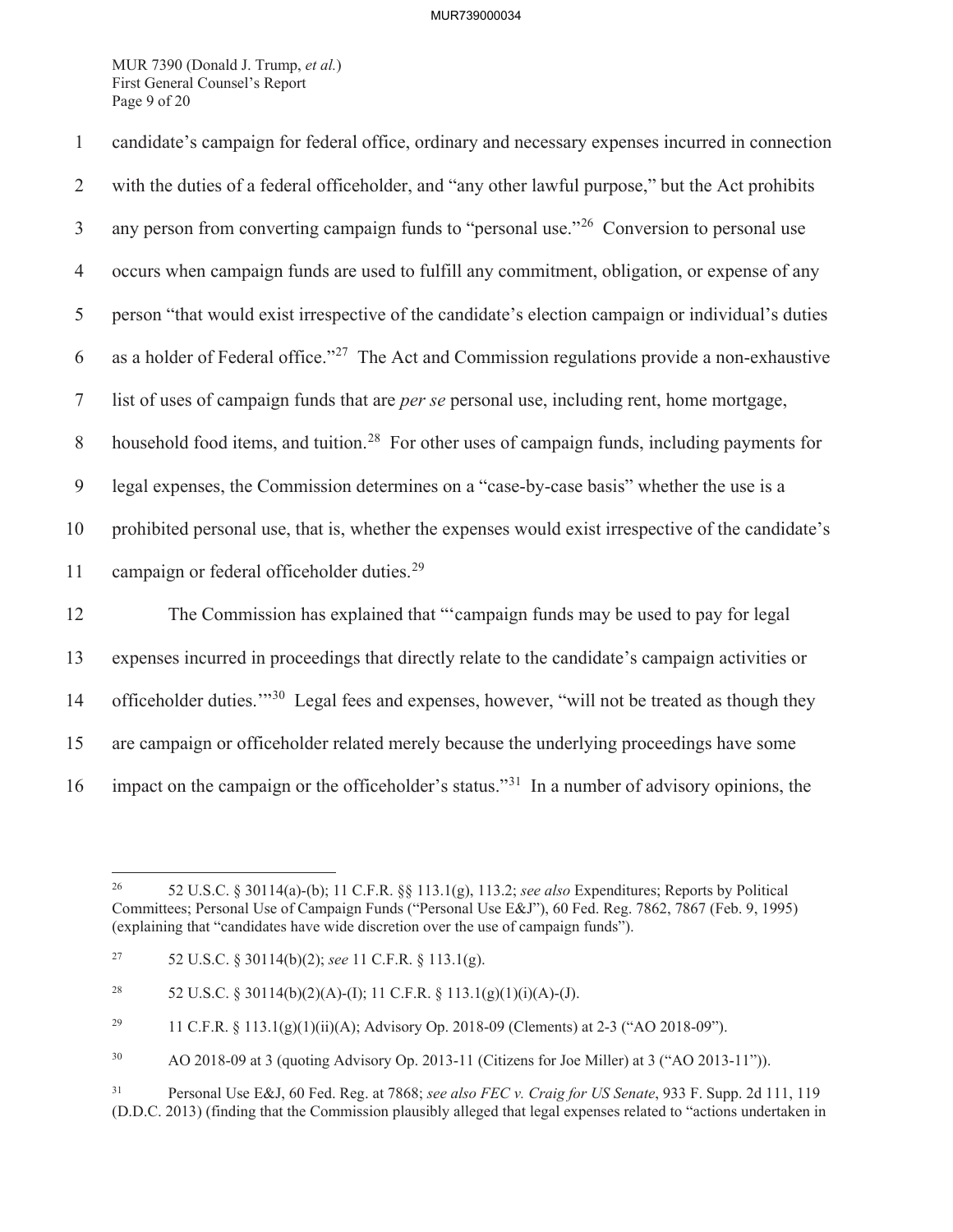MUR 7390 (Donald J. Trump, *et al.*) First General Counsel's Report Page 10 of 20

| $\mathbf{1}$   | Commission has addressed legal fees incurred in criminal and congressional investigations and                 |
|----------------|---------------------------------------------------------------------------------------------------------------|
| $\overline{2}$ | concluded that the use of campaign funds for such legal fees and expenses does not constitute                 |
| $\mathfrak{Z}$ | personal use when the legal proceedings involve allegations directly relating to the candidate's              |
| $\overline{4}$ | campaign activities or duties as a Federal officeholder. <sup>32</sup>                                        |
| 5              | The Commission has recognized that legal proceedings involving political campaigns                            |
| 6              | "are often litigated after the election, and has never barred the use of campaign funds on                    |
| $\tau$         | this temporal ground." <sup>33</sup> The Commission has applied the same rule to the use of campaign          |
| $8\,$          | funds to pay for the legal expenses of campaign staff and consultants. For example, it has                    |
| $\overline{9}$ | approved using campaign funds to pay legal expenses of a campaign consultant defending a                      |
| 10             | lawsuit alleging that the consultant defamed a member of the opposing candidate's staff <sup>34</sup> as well |
| 11             | as the legal expenses of former congressional staffers in connection with a federal investigation             |
| 12             | regarding campaign contributions. <sup>35</sup>                                                               |
| 13             | To the extent that a portion of the Trump Committee's payments to Jones Day — the                             |
| 14             | committee's primary compliance law firm — and its \$50,000 payment to The Law Offices of                      |
| 15             | Alan S. Futerfas — the law firm representing Trump Jr. — were for representation of Trump or                  |
| 16             | Trump Jr. in connection with congressional and DOJ investigations as alleged in the Complaint,                |

the privacy and anonymity of a restroom stall" while traveling from home state to Washington, D.C., did not implicate defendant's officeholder duties).

<sup>32</sup> *See, e.g.*, Advisory Op. 2009-20 (Visclosky for Congress) ("AO 2009-20"); Advisory Op. 2009-12 (Coleman); Advisory Op. 2009-10 (Visclosky I); Advisory Op. 2008-07 (Vitter); Advisory Op. 2006-35 (Kolbe); Advisory Op. 2005-11 (Cunningham); Advisory Op. 2003-17 (Treffinger); Advisory Op. 1997-12 (Costello); *cf.*  Advisory Op. 2000-40 (McDermott) at 4 ("AO 2000-40").

<sup>33</sup> AO 2013-11 at 4.

<sup>34</sup> Advisory Op. 2011-07 (Fleischmann for Congress) at 2 ("AO 2011-07").

<sup>35</sup> AO 2009-20 at 4.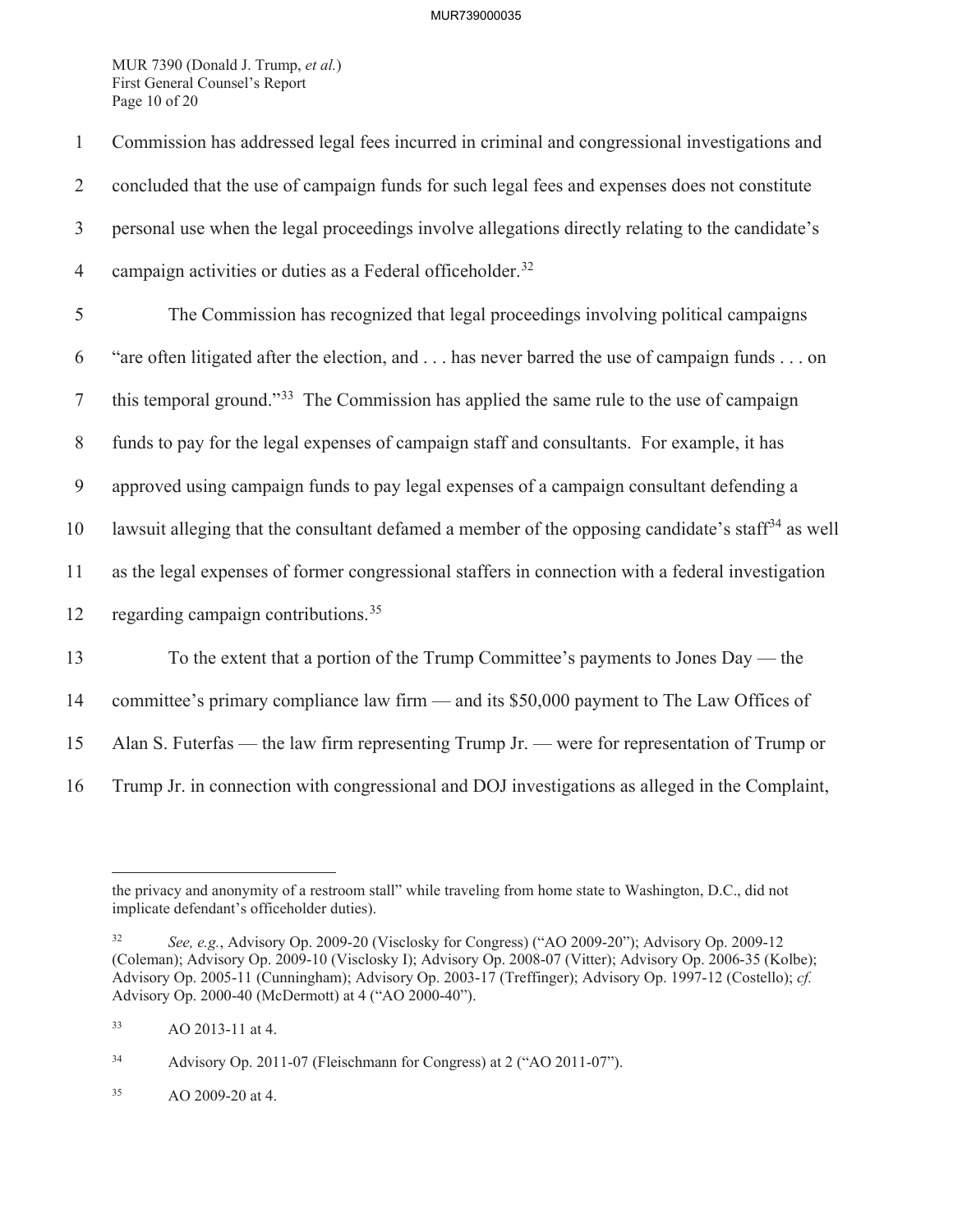MUR 7390 (Donald J. Trump, *et al.*) First General Counsel's Report Page 11 of 20

| $\mathbf{1}$   | it appears that such payments would not exist irrespective of Trump's 2016 presidential                    |
|----------------|------------------------------------------------------------------------------------------------------------|
| 2              | campaign activity and Trump's duties as a federal officeholder. <sup>36</sup> Although we do not know the  |
| 3              | exact scope of Jones Day's and Futerfas's representation of Trump and Trump Jr., respectively,             |
| 4              | in the DOJ investigation, the main focus of the DOJ investigation, by its stated terms, concerned          |
| 5              | alleged coordination between the Russian government and "individuals associated with the                   |
| 6              | <i>campaign</i> of President Donald Trump." <sup>37</sup> Congressional transcripts show that Futerfas     |
| $\overline{7}$ | represented Trump Jr. in investigations concerning the meeting with Russians on June 9, 2016, at           |
| 8              | Trump Tower in order to obtain negative information on Hillary Clinton. <sup>38</sup> The investigation of |
| 9              | this activity by both Congress and DOJ is similar to activity the Commission has considered in             |
| 10             | Advisory Opinion 2000-40 (McDermott), in which the Commission concluded that use of                        |
| 11             | campaign funds for legal fees to defend a House member in a civil suit alleging illegal conduct            |
| 12             | related to his role in the House Ethics Committee would not constitute personal use. <sup>39</sup>         |

<sup>36</sup> To the extent the Complaint alleges that all of the Trump Committee's payments to Jones Day, including those for compliance with the Act, represent a conversion of campaign funds to personal use, such an allegation is speculative and unsupported. *See* Reuters Article (reporting that the \$4 million paid to Jones Day was "mostly" for campaign-related expenses such as ballot access disputes, vendor contracts, human resources, and compliance, but also for "Russia-related inquiries," though not specifying the amount of the Russia-related payments); Advisory Op. 1995-23 (Shays) (concluding that the payment of legal fees for compliance with the Act does not constitute personal use).

38 *Supra* n.14; *see also* Trans. of Interview of Trump Jr. by S. Judiciary Comm. at 14, 21 (generally explaining Trump Jr.'s work for Trump's campaign).

<sup>37</sup> Special Counsel Order (emphasis added). The Complaint does not allege with any specificity that the Trump Committee's payments to Jones Day concerned representation of Trump in connection with his officeholder duties, such as, for example, by representing Trump in DOJ's investigation of the firing of FBI Director James Comey. *See* Reuters Article (noting that Jones Day provided documents to Congress, not to DOJ); Special Counsel Report Volume II at 62-77. To the extent that the Trump Committee paid Jones Day for representing Trump in DOJ or congressional investigations into alleged abuse of his duties as a federal officeholder, such a payment would not constitute personal use. *See* AO 2000-40 (concluding that use of campaign funds for legal fees concerning alleged wrongdoing in the conducting of officeholder duties would be permissible because it would entail the use of campaign funds for an expense that would not exist irrespective of duties as a federal officeholder).

<sup>&</sup>lt;sup>39</sup> AO 2000-40 at 4-5 (concluding that donation of campaign funds to legal defense fund to defend civil suit concerning officeholder's alleged disclosure of phone call involving another congressman was permissible because such conduct "resulted directly" from activities relating to his position on the House Ethics Committee).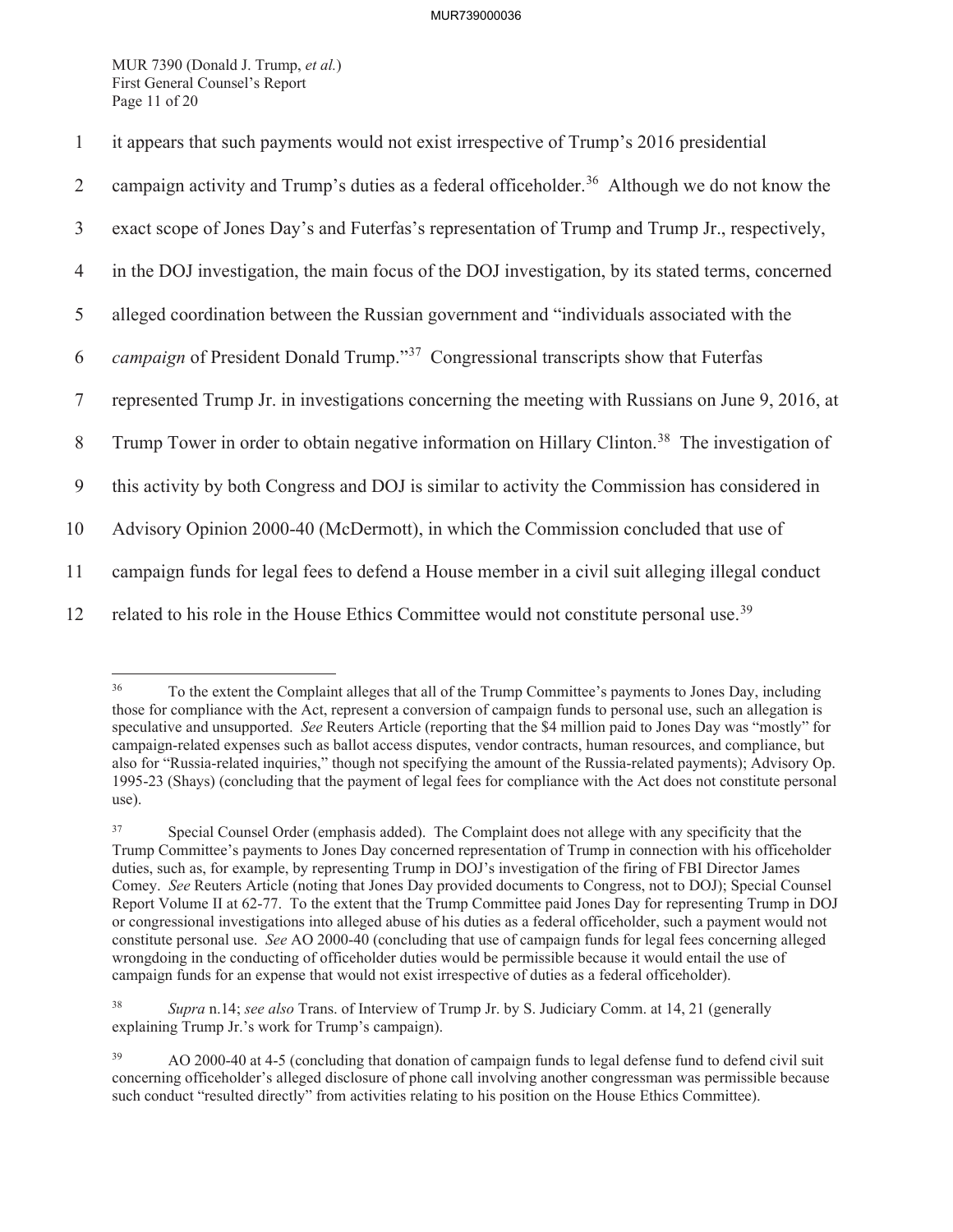MUR 7390 (Donald J. Trump, *et al.*) First General Counsel's Report Page 12 of 20

| $\mathbf{1}$         | Accordingly, to the extent the legal fee payments were made to the attorneys representing                                                                                                                               |
|----------------------|-------------------------------------------------------------------------------------------------------------------------------------------------------------------------------------------------------------------------|
| $\overline{2}$       | Trump and Trump Jr. in connection with congressional and DOJ investigations as alleged in the                                                                                                                           |
| $\mathfrak{Z}$       | Complaint, it appears that such payments directly related to investigations of campaign activity                                                                                                                        |
| $\overline{4}$       | and thus would not exist irrespective of the campaign. <sup>40</sup> We therefore recommend that the                                                                                                                    |
| $\mathfrak{S}$       | Commission find no reason to believe that Trump or the Trump Committee violated 52 U.S.C.                                                                                                                               |
| 6                    | § 30114(b) and 11 C.F.R. § 113.2(e) by converting campaign funds to personal use. <sup>41</sup>                                                                                                                         |
| $\tau$<br>$8\,$<br>9 | <b>B.</b><br>The Commission Should Dismiss, as a Matter of Prosecutorial Discretion, the<br>Allegation that the RNC Misused Funds in an Account Limited to Expenses<br><b>Concerning Election Recounts and Contests</b> |
| 10                   | The Consolidated and Further Continuing Appropriations Act of 2015 amended the part                                                                                                                                     |
| 11                   | of the Act codified at 52 U.S.C. § 30116 to allow national party committees to create a                                                                                                                                 |
| 12                   | segregated account "to defray expenses incurred with respect to the preparation for and the                                                                                                                             |
| 13                   | conduct of election recounts and contests and other legal proceedings." <sup>42</sup> Such accounts are in                                                                                                              |
| 14                   | addition to any other federal accounts maintained by a national party committee and are subject                                                                                                                         |
| 15                   | to contribution limits equal to 300% of the otherwise-applicable contribution limit to national                                                                                                                         |
| 16                   | party committees. <sup>43</sup> As relevant here, the question presented is whether the phrase "other legal                                                                                                             |
| 17                   | proceedings" includes the DOJ and related congressional investigations such that the RNC could                                                                                                                          |

<sup>40</sup> *See, e.g.*, Interview of Trump Jr. by S. Judiciary Comm. at 14, 21 (Sept. 7, 2017) (generally explaining Trump Jr.'s work for Trump's campaign). The Commission has approved the use of campaign funds to pay for legal expenses on behalf of individuals other than the candidate or officeholder relating to their work for the candidate or officeholder. *E.g.*, AO 2011-07 at 4 (campaign consultant); AO 2009-20 at 4 (current and former congressional staffers).

<sup>&</sup>lt;sup>41</sup> We note that, as a national party committee, the RNC is not subject to the personal use restrictions at 52 U.S.C. § 30114(b) and 11 C.F.R. § 113.2(e) because those restrictions apply only to candidate committees.

<sup>42</sup> Pub. L. No. 113-235, 101, 128 Stat. 2130, 2772-73 (2014) (codified at 52 U.S.C. § 30116(a)(9)(C)). In addition, disbursements from such accounts are not subject to coordinated party expenditure limits. 52 U.S.C. § 30116(d)(5); *see also* 11 C.F.R. §§ 109.30, 109.32(a)(1).

<sup>43 52</sup> U.S.C.  $\S 30116(a)(1)(B)$ , (2)(B).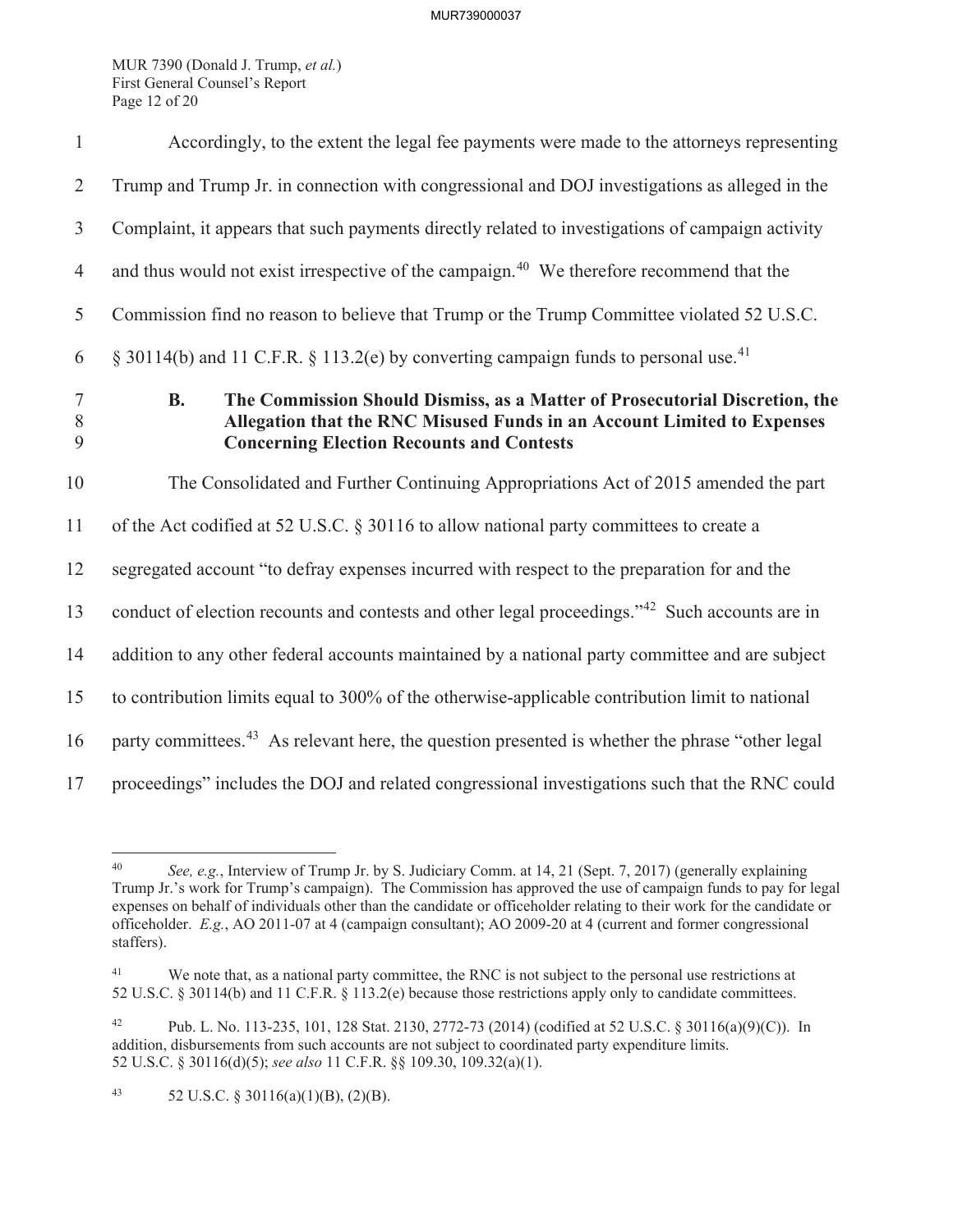MUR 7390 (Donald J. Trump, *et al.*) First General Counsel's Report Page 13 of 20

| $\mathbf{1}$   | permissibly spend funds from its segregated account established to defray costs of "election                   |
|----------------|----------------------------------------------------------------------------------------------------------------|
| $\overline{2}$ | recounts and contests and other legal proceedings" for legal fees incurred by Trump and Trump                  |
| $\mathfrak{Z}$ | Jr. as a result of those investigations. Based on Commission precedent and Congress's 2015                     |
| $\overline{4}$ | amendments to section 30116, it appears that the phrase "other legal proceedings" does not                     |
| 5              | encompass such investigations, and thus that the RNC's segregated account was improperly used                  |
| 6              | to pay for legal proceedings that were related to campaign activity. This, in turn, means that the             |
| $\overline{7}$ | RNC apparently made improper expenditures from its segregated account in violation of                          |
| 8              | 52 U.S.C. § 30116(f), which prohibits "political committee[s from] knowingly mak[ing]                          |
| 9              | any expenditure in violation of the provisions of this section." <sup>44</sup> Nevertheless, because this is a |
| 10             | novel and complex issue involving a relatively new provision of the Act for which the                          |
| 11             | Commission has yet to issue guidance, we recommend that the Commission exercise                                |
| 12             | prosecutorial discretion and dismiss this allegation while applying this analysis prospectively.               |
| 13             | The segregated account used by the RNC in this instance is rooted in the history of the                        |
| 14             | Commission's interpretations of the Act, which Congress codified through the 2015 amendments                   |
| 15             | to section 30116. Since the 1970s, the Commission has recognized that recounts are not                         |
| 16             | themselves elections and funds received for them are not "contributions." <sup>45</sup> In promulgating        |
| 17             | these exemptions, the Commission explained that recounts and election contests "though they are                |

<sup>44 52</sup> U.S.C. § 30116(f); *see id.* § 30101(9)(A)(i) (defining an expenditure as "any purchase, payment, distribution, loan, advance, deposit, or gift of money or anything of value, made by any person for the purpose of influencing any election for Federal office").

<sup>45</sup> *See* 11 C.F.R. § 100.91 ("A gift, subscription, loan, advance, or deposit of money or anything of value made with respect to a recount of the results of a Federal election, or an election contest concerning a Federal election, is not a contribution except that the prohibitions of 11 CFR 110.20 and part 114 apply."); *see also* Advisory Op. 1978-92 (Miller) at 2 (explaining that Commission regulations provide that "gifts, or loans or payments of money or anything of value that are made solely for the purpose of defraying the expenses of a Federal election recount are not contributions or expenditures under the Act and Commission regulations" and are therefore not subject to the contribution limits).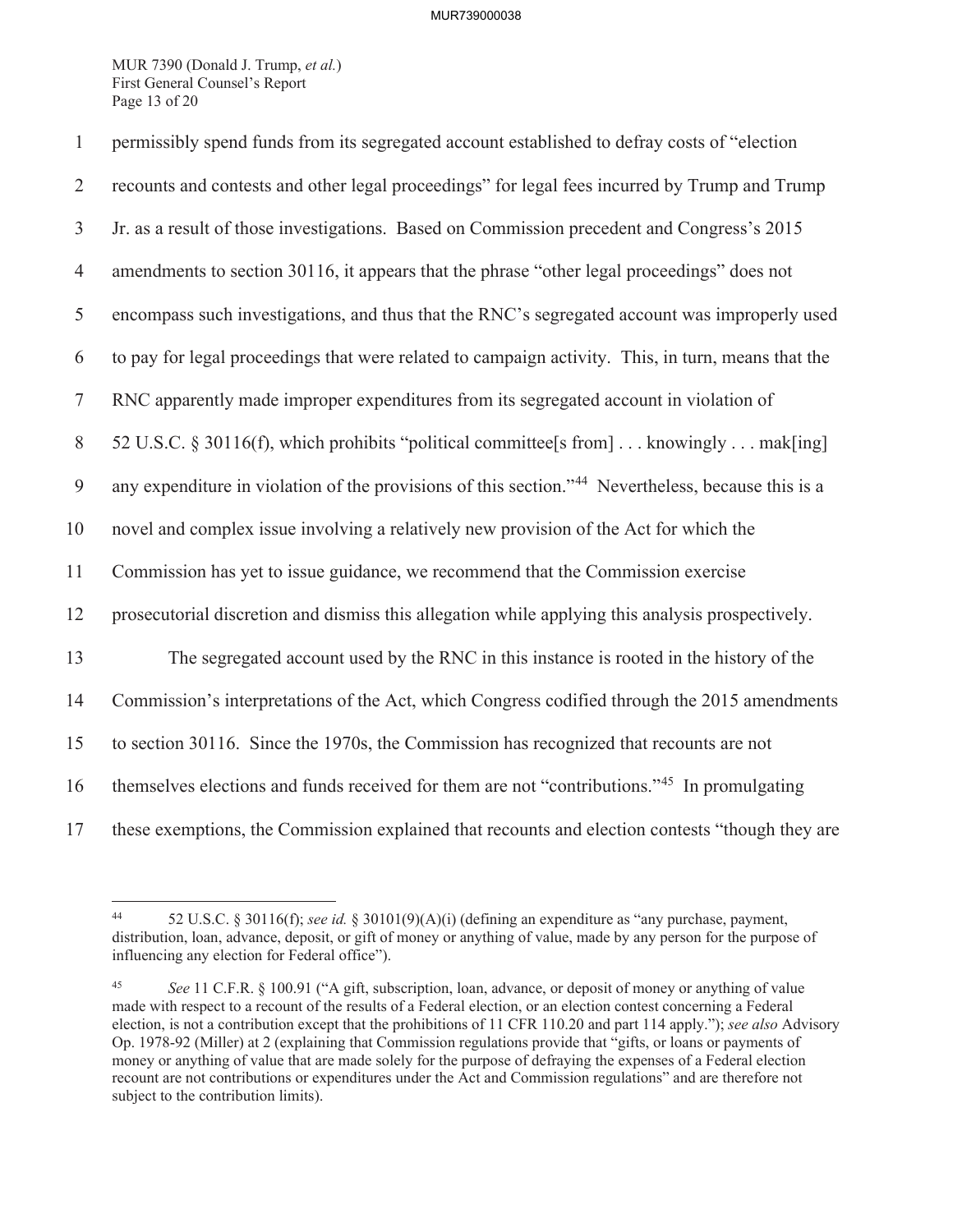MUR 7390 (Donald J. Trump, *et al.*) First General Counsel's Report Page 14 of 20

1 related to elections, are not Federal elections as defined by the Act."<sup>46</sup> After the enactment of the 2 Bipartisan Campaign Reform Act of 2002, Pub. L. No. 107-155, 116 Stat. 81 (2002) ("BCRA"), 3 the Commission concluded that the prohibition on the use of non-federal funds by national 4 parties, federal candidates, and officeholders "in connection with" an election for federal office  $\frac{1}{2}$  "applies to funds raised or spent on recounts of Federal elections."<sup>47</sup> However, the Commission 6 explained, because BCRA "does not convert the donations into 'contributions' . . . , donations to 7 a Federal candidate's recount fund will not be aggregated with contributions from those persons 8 to the Federal candidate for the general election."<sup>48</sup> In a series of advisory opinions, the 9 Commission further explained that a national party committee "may establish a recount fund, 10 separate from its other accounts and subject to a separate limit on amounts received, and use that 11 fund to pay expenses incurred in connection with recounts and election contests of Federal 12 elections."<sup>49</sup> The Commission made clear that funds in such recount accounts cannot "be used 13 for campaign activities" and that "recount activities paid for by the recount fund must have no 14 relation to campaign activities." $50$ 

<sup>46 1977</sup> Amendments to Federal Election Campaign Act of 1971, H.R. Doc. No. 95-44, at 40 (Jan. 12, 1977). As a result, "the Act's [then-existent] prohibitions on corporations, labor organizations, national banks, and foreign nationals making contributions or donations 'in connection with' Federal elections" still applied. Advisory Op. 2006-24 (Republican and Democratic Senatorial Committees) at 5 ("AO 2006-24").

<sup>47</sup> AO 2006-24 at 5-6.

<sup>48</sup> *Id*. at 6.

<sup>49</sup> Advisory Op. 2009-04 (Franken/DSCC) at 2-3 ("AO 2009-04") (citing Advisory Op. 2006-24 (National Republican Senatorial Committee and Democratic Senatorial Campaign Committee)).

<sup>50</sup> Advisory Op. 2010-14 (DSCC) at 3, 5 (citing AO 1978-92 ("[I]n view of the special treatment and exemption accorded funds received and spent for recount purposes, any resulting surplus of funds may not be used in any manner that would constitute a contribution or expenditure under the Act or regulations.")). Thereafter, in one instance, the Commission further permitted national party committees to use funds in their recount accounts to pay for litigation seeking the disgorgement of primarily soft-money contributions that had been made prior to the enactment of BCRA. Advisory Op. 2011-03 (DSCC, RNC, NRCC, DCCC, and NRSC) at 3-4.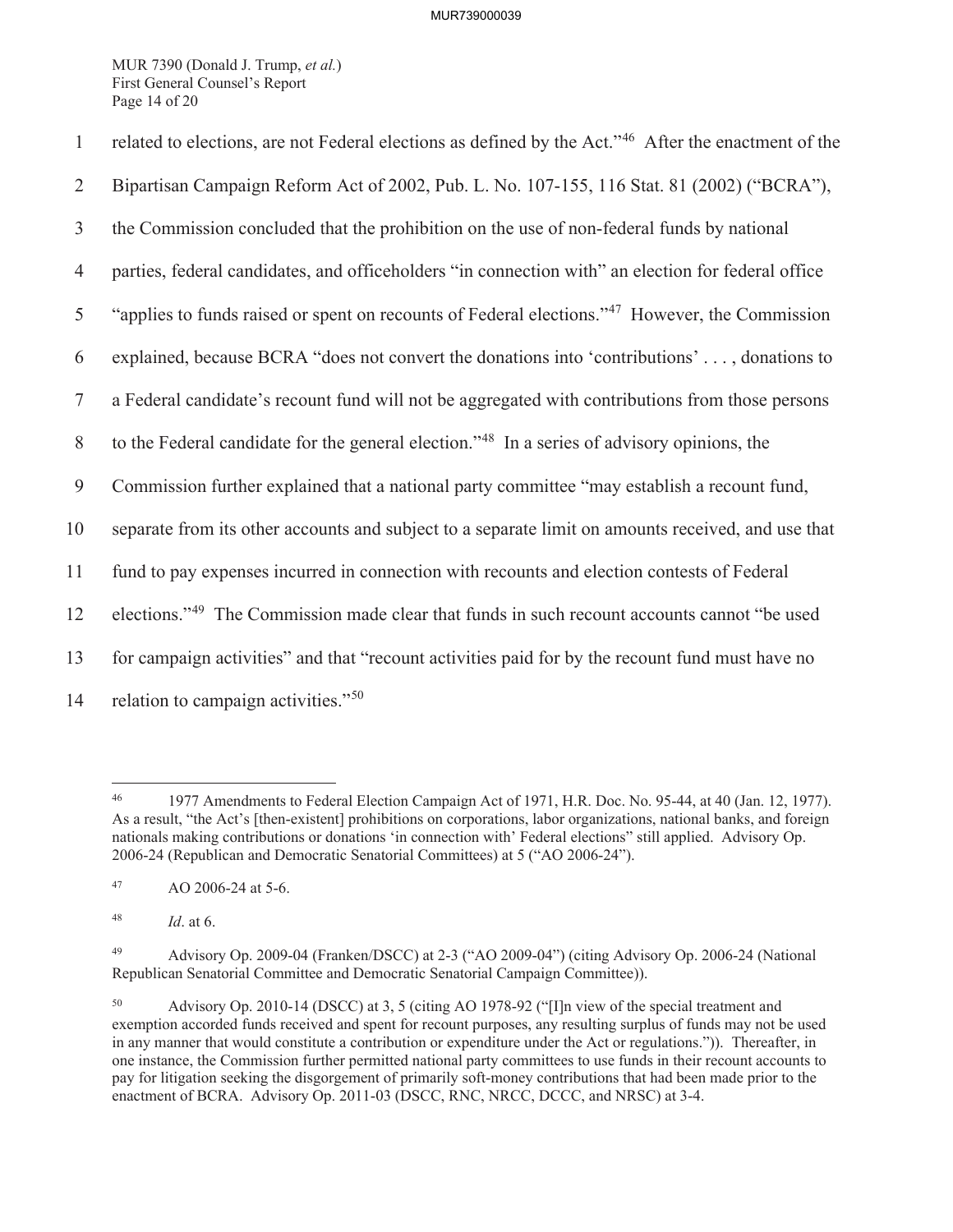MUR 7390 (Donald J. Trump, *et al.*) First General Counsel's Report Page 15 of 20

| $\mathbf{1}$   | Statements by House and Senate leaders indicate that, in revising section 30116 in 2015,                   |
|----------------|------------------------------------------------------------------------------------------------------------|
| $\overline{2}$ | Congress intended to codify these advisory opinions concerning the financing of recounts and               |
| $\mathfrak{Z}$ | that the amendment is "not intended to modify Federal Election Commission precedent                        |
| $\overline{4}$ | permitting the raising and spending of funds by campaign or state or national party                        |
| 5              | committees." <sup>51</sup> Congressional leaders further explained that payments made from the "recount"   |
| 6              | and legal proceeding expenses [accounts] are not for the purpose of influencing Federal                    |
| $\tau$         | elections." <sup>52</sup> Subsequent to the 2015 amendment, the Commission reaffirmed that funds raised    |
| 8              | by a candidate to pay for recounts and "lawsuits directly related to the counting and recounting           |
| 9              | of ballots" are subject to the Act's limitations, prohibitions, and reporting requirements but are         |
| 10             | not aggregated with contributions for the general election and "must have no relation to                   |
| 11             | campaign activities" and "may not be used in any manner that would constitute a contribution or            |
| 12             | expenditure under the Act or regulations." <sup>53</sup>                                                   |
| 13             | As revised by Congress in 2015, section 30116 allows national party committees to create                   |
| 14             | a segregated account to defray expenses incurred with respect to "the preparation for and the              |
| 15             | conduct of election recounts and contests and other legal proceedings." <sup>54</sup> Because the payments |
| 16             | for legal fees at issue were not for the conduct of election recounts or contests, they could be           |
| 17             | permissible only if they were for "other legal proceedings." Although the Commission has not               |
| 18             | adopted implementing regulations for this provision, canons of statutory construction, the                 |
| 19             | legislative history, and the Commission's longstanding interpretation of the scope of similar              |

<sup>51</sup> *See* 160 Cong. Rec. H9286 (daily ed. Dec. 11, 2014) (statement of Rep. Boehner) (citing AO 2006-24 and AO 2009-04); 160 Cong. Rec. S6814 (daily ed. Dec. 13, 2014) (statement of Sen. Reid) (same).

<sup>52 160</sup> Cong. Rec. H9286; 160 Cong. Rec. S6814.

<sup>53</sup> Advisory Op. 2019-02 (Nelson) at 2-3 ("AO 2019-02").

<sup>54 52</sup> U.S.C. § 30116(a)(9)(C).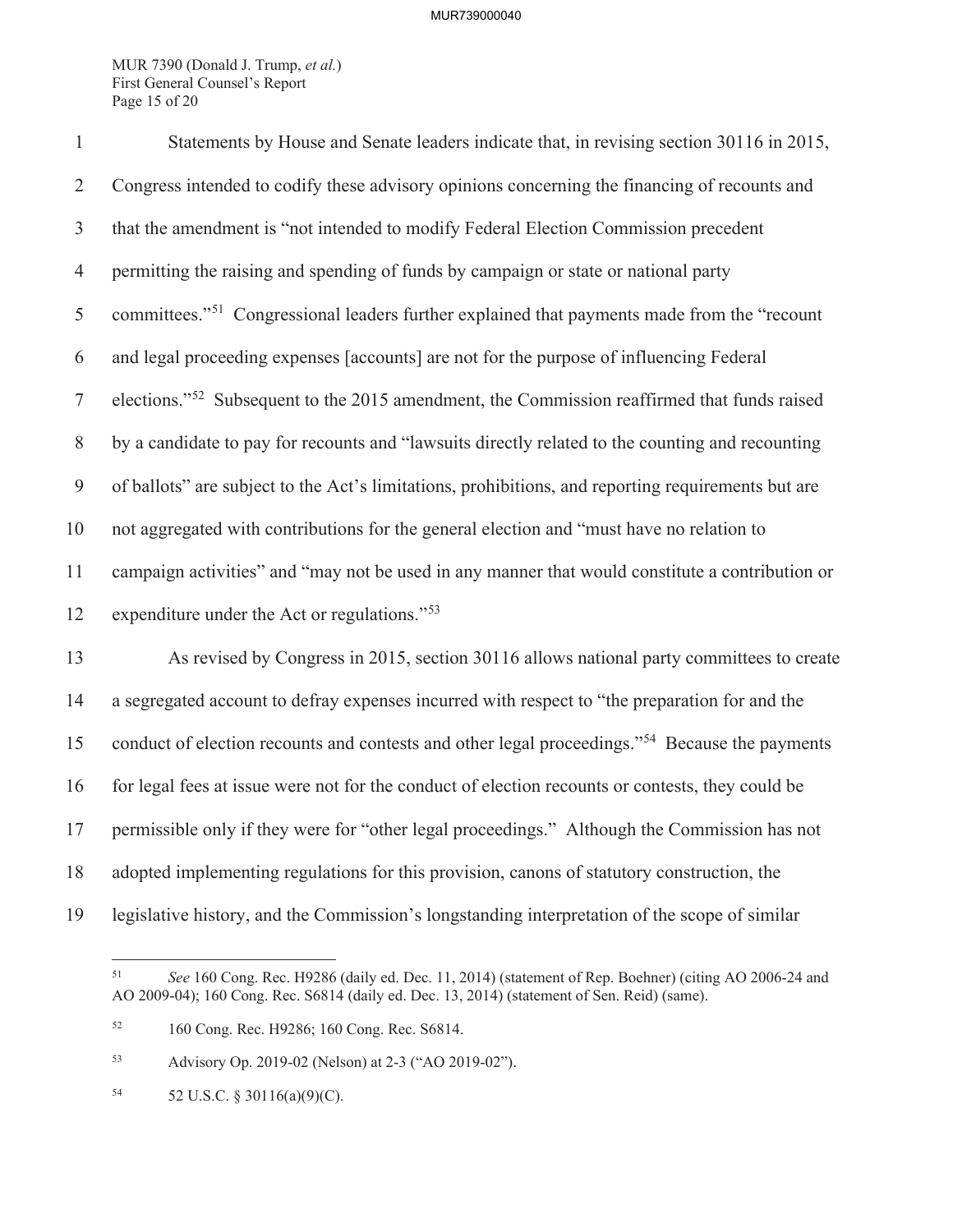MUR 7390 (Donald J. Trump, *et al.*) First General Counsel's Report Page 16 of 20

1 funds and accounts indicate that the legal fees at issue in this matter were not for "other legal 2 proceedings" as that phrase is used in section 30116.

3 Applying bedrock canons of statutory construction, by its plain meaning, the phrase 4 "other legal proceedings" is limited by the more specific terms that precede it, namely "election 5 recounts and contests." Under the canon of *ejusdem generis*, where, as here, "a general term 6 follows a specific one, the general term should be understood as a reference to subjects akin to 7 the one with specific enumeration."<sup>55</sup> This statutory interpretation principle ensures that "'a 8 general word will not render specific words meaningless."<sup>56</sup> Applying the principle here, the 9 phrase "other legal proceedings" in section 30116, in the context of the words it follows, means 10 legal proceedings that, like the specifically enumerated "election recounts and contests," are not 11 related to campaign activities.<sup>57</sup> Moreover, if "other legal proceedings," were interpreted to 12 include the full breadth of all possible legal proceedings, it would render the inclusion of 13 "election  $\ldots$  contests" superfluous because election contests are a type of legal proceeding.<sup>58</sup>

<sup>55</sup> *Norfolk & W. Ry. Co. v. Am. Train Dispatchers Ass'n*, 499 U.S. 117, 129 (1991); *accord Circuit City Stores, Inc. v. Adams*, 532 U.S. 105, 114-16 (2001) (applying *ejusdem generis* to determine scope of an exemption clause in the Federal Arbitration Act); *see also Deal v. United States*, 508 U.S. 129, 132 (1993) (opining that "the meaning of a word cannot be determined in isolation, but must be drawn from the context in which it is used").

<sup>56</sup> *United States v. Mackay*, 757 F.3d 195, 197 (5th Cir. 2014) (quoting *CSX Transp. Inc. v. Ala. Dep't of Revenue*, 562 U.S. 277, 295 (2011)).

<sup>57</sup> *Id.* at 197 ("The words 'other' or 'any other' following an enumeration of particular classes ought to be read as 'other such like' and to include only those of like kind or character.") (quoting *In re Bush Terminal Co.*, 93 F.2d 659, 660 (2d Cir. 1938)) (internal quotation marks removed). The Supreme Court addressed similar statutory language in *Washington Department of Social & Health Services. v. Guardianship Estate of Keffeler*, 537 U.S. 371 (2003). There, the Court evaluated a provision of the Social Security Act that protects social security payments from "execution, levy, attachment, garnishment, or other legal process." *Id.* at 382. Applying the statutory interpretation canon of *ejusdem generis* — as well as the related canon of *noscitur a sociis*, meaning that words are known "by their companions" — the Court unanimously held that the term "other legal process" did not mean *any* legal process but only a "process much like the processes of execution, levy, attachment, and garnishment." *Id.* at 384-85.

<sup>58</sup> *See* 26 Am. Jur. 2d Elections § 381 (2d. Ed. 2019) (defining "election contest" as a "suit in which the validity of an election . . . is made the subject matter of litigation" or "a special proceeding . . . to provide a remedy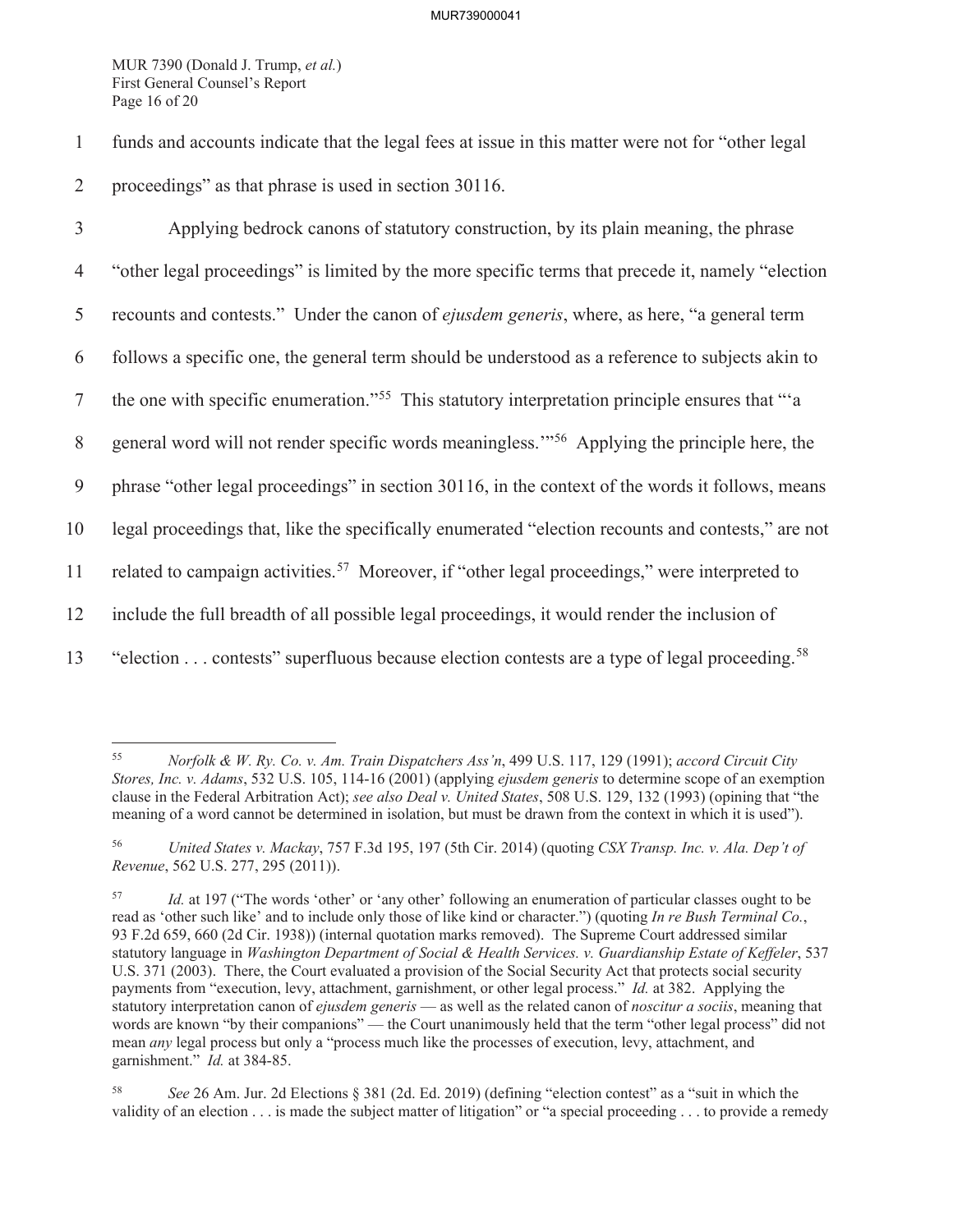MUR 7390 (Donald J. Trump, *et al.*) First General Counsel's Report Page 17 of 20

| $\mathbf{1}$   | Legislative history regarding the establishment of these segregated accounts, discussed                      |  |  |
|----------------|--------------------------------------------------------------------------------------------------------------|--|--|
| $\overline{2}$ | above, further supports this understanding of "other legal proceedings." <sup>59</sup> The inclusion of that |  |  |
| 3              | phrase in the statute dovetails with the language in AO 2006-24, specifically cited in the                   |  |  |
| $\overline{4}$ | legislative history, which describes the acceptable use of recount funds as including expenses               |  |  |
| 5              | relating to recounts and election contests, as well as for expenses relating to " <i>post-election</i>       |  |  |
| 6              | litigation" and "administrative-proceeding expenses concerning the casting and counting of                   |  |  |
| $\tau$         | ballots during the Federal election," among other things. <sup>60</sup> And the same legislative history     |  |  |
| 8              | affirmed that funds from these segregated accounts were not to be used "for the purpose of                   |  |  |
| 9              | influencing Federal elections." <sup>61</sup>                                                                |  |  |
| 10             | Here, it appears to be undisputed that the RNC used its segregated account for election                      |  |  |
| 11             | recounts and contests and other legal proceedings to make the payments at issue. The payments                |  |  |
| 12             | were itemized on the RNC's FEC reports with "Legal and Compliance Services" listed as the                    |  |  |
| 13             | purpose and "Legal Proceedings Account" listed on the memo line. <sup>62</sup> Moreover, the Response        |  |  |

for elections tainted by fraud, illegality, or other irregularity"); *see also, e.g.*, *Colautti v. Franklin*, 439 U.S. 379, 392 (1979) (statutes should be read to avoid rendering portions superfluous) (overruled in part on other grounds).

<sup>59</sup> 160 Cong. Rec. H9286; 160 Cong. Rec. S6814.

<sup>60</sup> AO 2006-24 at 2-3 (emphasis added); *see also* AO 2009-04 at 2-3 (permitting a committee to "establish a recount fund, separate from its other accounts and subject to a separate limit on amounts received, and use that fund to pay expenses incurred in connection with recounts and election contests of Federal elections").

<sup>61</sup> 160 Cong. Rec. H9286; 160 Cong. Rec. S6814.

<sup>&</sup>lt;sup>62</sup> The Commission released interim reporting guidance indicating that national party committees "should identify these disbursements by entering 'Recount Account' in the Purpose of Disbursement field along with the required purpose of the disbursement (*e.g.*, 'Recount Account – Legal Services')." Press Release, FEC, *FEC Issues Interim Reporting Guidance for National Party Committee Account* (Feb. 13, 2015). The RNC's reporting of the challenged payments does not directly match the phrasing presented in the interim guidance, but "Legal Proceedings Account" clearly refers to the RNC account for "election recounts and contests and other legal proceedings," as opposed to its separate accounts for conventions or headquarter buildings. *See* 52 U.S.C. § 30116(a)(9)(A)-(B) (detailing the two other segregated accounts).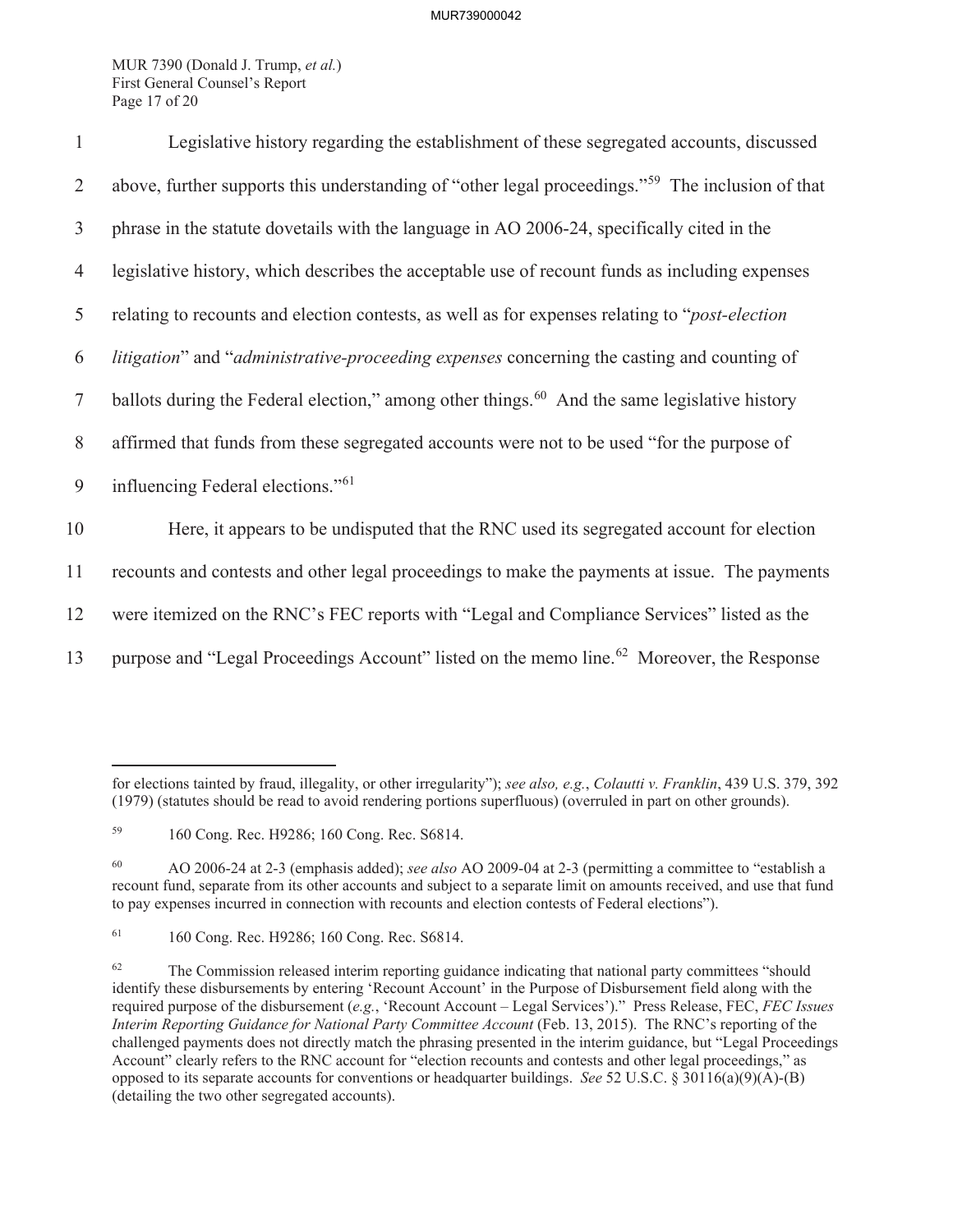MUR 7390 (Donald J. Trump, *et al.*) First General Counsel's Report Page 18 of 20

1 filed by the RNC acknowledges that the payments were made from the committee's account for 2 election recounts and contests and other legal proceedings. $63$ 

3 The purpose of the payments, according to the available information, however, was 4 related to campaign activities. News reports and other official documents show that the law 5 firms and attorneys in question were paid from the RNC's segregated account for representation 6 of Trump and Trump Jr. in connection with the DOJ and congressional Russia investigations.  $64$ 7 Furthermore, there is nothing to suggest that, with respect to the payments at issue, either Trump 8 or Trump Jr. were involved in an election recount, contest, or other such proceeding with "no 9 relation to campaign activities."<sup> $65$ </sup> The Responses do not dispute that the payments were for 10 Trump's and Trump Jr.'s personal attorneys or that the proceedings at issue related to the Russia 11 investigations.<sup>66</sup> In fact, the RNC argues that it was permitted to pay the legal expenses under 12 the Commission's long history of advisory opinions permitting the payment of legal fees that 13 "would not have been incurred but for the candidate's campaign or duties as a federal 14 officeholder," appearing to concede that the payments were related to campaign activities.  $67$ 

<sup>63</sup> *See* RNC Resp. at 2 (arguing that the payments were legally permitted under 52 U.S.C. § 30116(a)(9)(C)).

<sup>64</sup> An RNC spokesperson "confirmed" the payments to Dowd and the Constitutional Litigation and Advocacy Group were to Trump's attorneys. Reuters Article. Additionally, "two RNC officials" stated that the payments to Futerfas and Williams & Jensen were to Trump Jr.'s attorneys. CNN Article; *see also supra* nn.35-37 and accompanying text.

<sup>65</sup> AO 2019-02; *see also* AO 2006-24.

<sup>66</sup> The RNC argues that the payments were permissible under the "other legal proceedings" language of section 30116(a)(9)(C). RNC Resp. at 2.

<sup>&</sup>lt;sup>67</sup> *Id.* (citing several personal use advisory opinions, none of which involve funds from the segregated account established by section  $30116(a)(9)(C)$  or funds otherwise designated for recount purposes). The RNC, as a national party committee rather than a candidate committee, is not subject to the personal use restrictions at 52 U.S.C. § 30114(b) that were analyzed in the advisory opinions it cites and that are discussed in further detail above with respect to the Trump Committee's legal fee payments.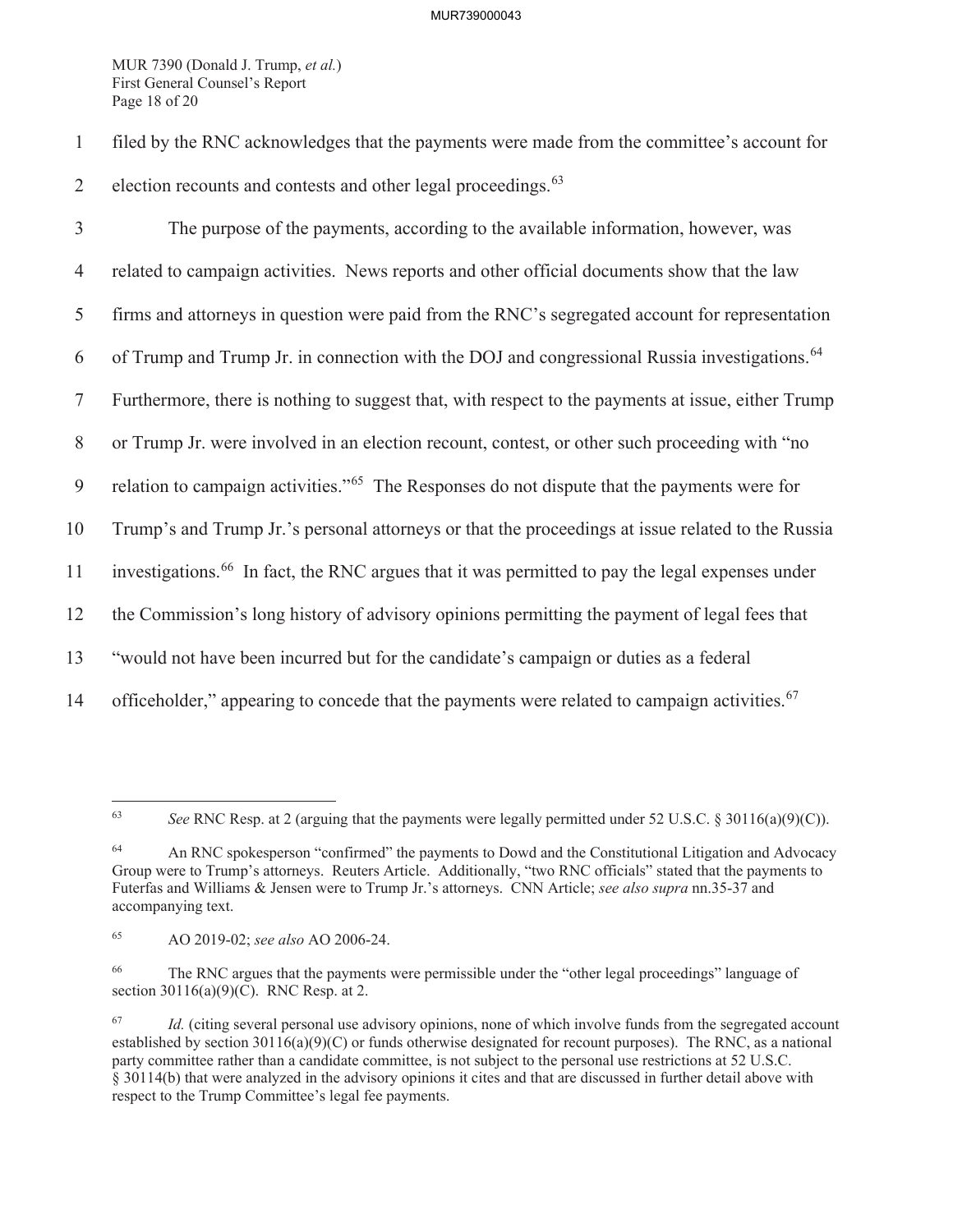MUR 7390 (Donald J. Trump, *et al.*) First General Counsel's Report Page 19 of 20

| $\mathbf{1}$         | Because the RNC apparently used a segregated account limited to expenses concerning                             |    |                                                                                                                                                                                                                                                                                              |
|----------------------|-----------------------------------------------------------------------------------------------------------------|----|----------------------------------------------------------------------------------------------------------------------------------------------------------------------------------------------------------------------------------------------------------------------------------------------|
| 2                    | election recounts and contests and other legal proceedings unrelated to campaign activities to                  |    |                                                                                                                                                                                                                                                                                              |
| $\mathfrak{Z}$       | make payments that did in fact relate to campaign activities, it appears to have made prohibited                |    |                                                                                                                                                                                                                                                                                              |
| $\overline{4}$       | expenditures. <sup>68</sup> Nonetheless, the above analysis is complex, and the Commission has yet to           |    |                                                                                                                                                                                                                                                                                              |
| 5                    | provide guidance to the regulated community regarding the scope of "legal proceedings" that                     |    |                                                                                                                                                                                                                                                                                              |
| 6                    | may be paid for from such a segregated account. We therefore recommend that the Commission                      |    |                                                                                                                                                                                                                                                                                              |
| $\tau$               | dismiss the allegations in the present matter as a matter of prosecutorial discretion <sup>69</sup> and enforce |    |                                                                                                                                                                                                                                                                                              |
| 8                    | the limited scope of permissible legal proceedings discussed above only prospectively.                          |    |                                                                                                                                                                                                                                                                                              |
| 9                    | Accordingly, we recommend the Commission dismiss the allegations that the RNC violated                          |    |                                                                                                                                                                                                                                                                                              |
| 10                   | 52 U.S.C. § 30116(f). <sup>70</sup>                                                                             |    |                                                                                                                                                                                                                                                                                              |
| 11                   | IV.                                                                                                             |    | <b>RECOMMENDATIONS</b>                                                                                                                                                                                                                                                                       |
| 12<br>13<br>14<br>15 |                                                                                                                 | 1. | Find no reason to believe that Make America Great Again PAC f/k/a Donald J.<br>Trump for President and Bradley T. Crate in his official capacity as treasurer and<br>Donald J. Trump violated 52 U.S.C. § 30114(b) and 11 C.F.R. § 113.2(e) by<br>converting campaign funds to personal use; |
| 16<br>17<br>18       |                                                                                                                 | 2. | Dismiss the allegation that the Republican National Committee and Ronald C.<br>Kaufman in his official capacity as treasurer made prohibited expenditures in<br>violation of 52 U.S.C. § 30116(f);                                                                                           |
|                      |                                                                                                                 |    |                                                                                                                                                                                                                                                                                              |

<sup>19 3.</sup> Approve the attached Factual and Legal Analyses;

<sup>68</sup> *See* Factual and Legal Analysis at 21-22, MUR 3774 (National Republican Senatorial Committee) (finding that party committee had violated statutory provision now listed at 52 U.S.C. § 30116(f) by making expenditures in violation of the Act).

<sup>69</sup> *See Heckler v. Chaney*, 470 U.S. 821, 831 (1985).

<sup>&</sup>lt;sup>70</sup> The RNC's use of its segregated account to pay the legal fees also raises the question of whether such payments constituted unreported excessive contributions from the RNC to the Trump Committee. While payments properly made from the segregated account are not subject to the limits on coordinated party expenditures, the Commission has not issued guidance as to the effect on payments *improperly* made from such accounts. *See* 52 U.S.C. § 30116(d)(5). Because we recommend dismissing the allegations that the RNC misused its segregated account in making these payments due to lack of notice, we do not address whether the RNC made excessive or unreported contributions through its payment of Trump and Trump Jr.'s legal expenses.